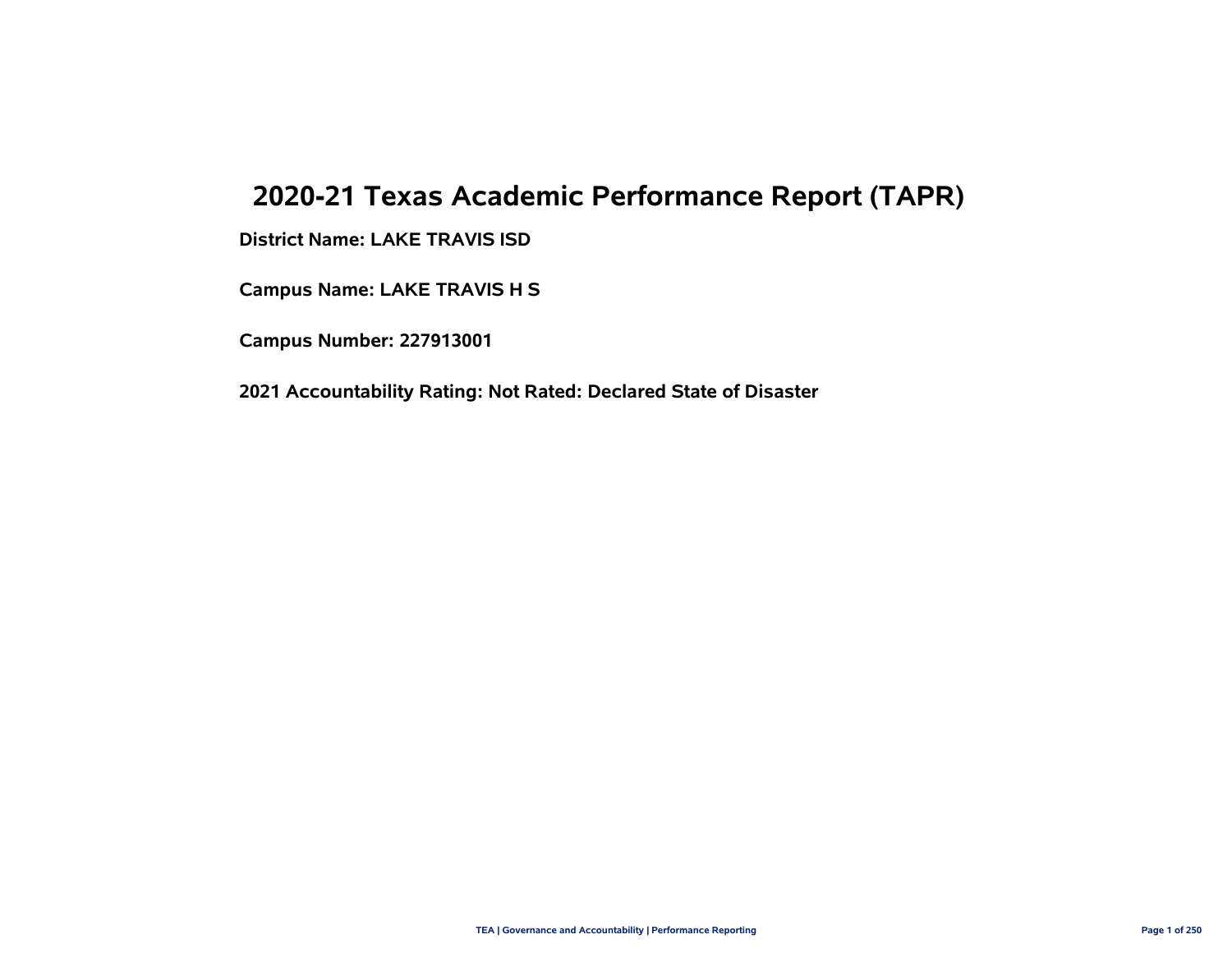**This page is intentionally blank.**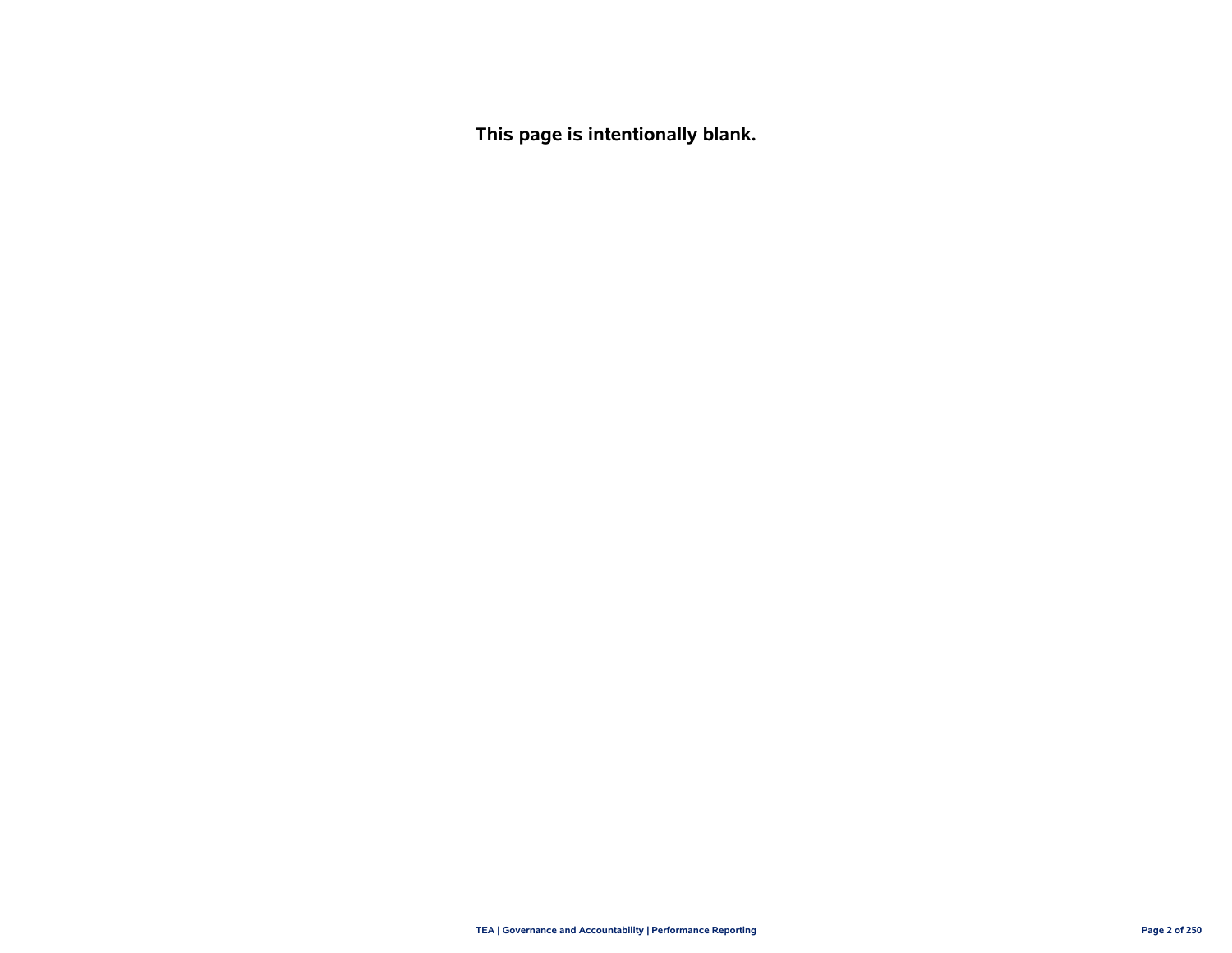## Texas Education Agency **2020-21 STAAR Performance (TAPR) LAKE TRAVIS H S (227913001) - LAKE TRAVIS ISD - TRAVIS COUNTY**

Due to the cancellation of spring 2020 STAAR, 2021 and 2019 STAAR data are shown.

|                                       |               |     |     |     |                |     |     |                                                                         |         |                | Two         |         |      |                                  | Non-  |      | EB/EL<br>(Current                                                                                                                     |
|---------------------------------------|---------------|-----|-----|-----|----------------|-----|-----|-------------------------------------------------------------------------|---------|----------------|-------------|---------|------|----------------------------------|-------|------|---------------------------------------------------------------------------------------------------------------------------------------|
|                                       |               |     |     |     |                |     |     |                                                                         |         |                | <b>or</b>   | Special |      | <b>Special Continu- Continu-</b> |       |      | $\&$                                                                                                                                  |
|                                       | <b>School</b> |     |     |     | <b>African</b> |     |     | <b>American</b>                                                         |         | <b>Pacific</b> | <b>More</b> | Ed.     | Ed   | ously                            | ously | Econ | Year State District Campus American Hispanic White Indian Asian Islander Races (Current) (Former) Enrolled Enrolled Disady Monitored) |
|                                       |               |     |     |     |                |     |     | STAAR Performance Rates by Tested Grade, Subject, and Performance Level |         |                |             |         |      |                                  |       |      |                                                                                                                                       |
| <b>End of Course English I</b>        |               |     |     |     |                |     |     |                                                                         |         |                |             |         |      |                                  |       |      |                                                                                                                                       |
| At Approaches Grade Level or<br>Above | 2021          | 67% | 89% | 89% | 75%            | 76% | 92% | $\ast$                                                                  | 98%     |                | 93%         | 43%     | 87%  | 89%                              | 86%   | 71%  | 61%                                                                                                                                   |
|                                       | 2019          | 68% | 88% | 88% | 75%            | 74% | 92% |                                                                         | 95%     | $\ast$         | 94%         | 41%     | 92%  | 90%                              | 81%   | 60%  | 51%                                                                                                                                   |
| At Meets Grade Level or Above         | 2021          | 50% | 75% | 75% | 56%            | 56% | 79% | $\ast$                                                                  | 98%     |                | 88%         | 28%     | 67%  | 77%                              | 70%   | 48%  | 39%                                                                                                                                   |
|                                       | 2019          | 50% | 80% | 80% | 69%            | 60% | 86% |                                                                         | 95%     | $\ast$         | 90%         | 27%     | 62%  | 83%                              | 74%   | 41%  | 29%                                                                                                                                   |
| At Masters Grade Level                | 2021          | 12% | 22% | 22% | 13%            | 11% | 23% | $\ast$                                                                  | 43%     |                | 29%         | 3%      | 7%   | 22%                              | 22%   | 12%  | 3%                                                                                                                                    |
|                                       | 2019          | 11% | 32% | 32% | 19%            | 17% | 36% |                                                                         | 48%     | $\ast$         | 33%         | 3%      | 23%  | 35%                              | 25%   | 8%   | 4%                                                                                                                                    |
| <b>End of Course English II</b>       |               |     |     |     |                |     |     |                                                                         |         |                |             |         |      |                                  |       |      |                                                                                                                                       |
| At Approaches Grade Level or<br>Above | 2021          | 71% | 90% | 90% | 67%            | 80% | 92% | $\ast$                                                                  | 93%     |                | 95%         | 50%     | 100% | 90%                              | 88%   | 65%  | 59%                                                                                                                                   |
|                                       | 2019          | 68% | 90% | 90% | 50%            | 81% | 91% |                                                                         | * 100%  |                | 95%         | 51%     | 91%  | 91%                              | 86%   | 67%  | 55%                                                                                                                                   |
| At Meets Grade Level or Above         | 2021          | 57% | 82% | 82% | 50%            | 68% | 85% |                                                                         | 89%     |                | 91%         | 37%     | 83%  | 83%                              | 76%   | 47%  | 45%                                                                                                                                   |
|                                       | 2019          | 49% | 80% | 80% | 50%            | 67% | 82% |                                                                         | 97%     |                | 82%         | 37%     | 73%  | 83%                              | 72%   | 47%  | 25%                                                                                                                                   |
| At Masters Grade Level                | 2021          | 11% | 22% | 22% | 8%             | 16% | 22% | $\ast$                                                                  | 38%     |                | 32%         | 6%      | 0%   | 23%                              | 16%   | 5%   | 3%                                                                                                                                    |
|                                       | 2019          | 8%  | 23% | 23% | $0\%$          | 15% | 23% | $\ast$                                                                  | 48%     |                | 34%         | 3%      | 9%   | 25%                              | 20%   | 7%   | 2%                                                                                                                                    |
| <b>End of Course Algebra I</b>        |               |     |     |     |                |     |     |                                                                         |         |                |             |         |      |                                  |       |      |                                                                                                                                       |
| At Approaches Grade Level or<br>Above | 2021          | 73% | 85% | 73% | 40%            | 66% | 75% | $\ast$                                                                  | 78%     |                | 82%         | 43%     | 78%  | 76%                              | 65%   | 61%  | 67%                                                                                                                                   |
|                                       | 2019          | 85% | 93% | 87% | 92%            | 81% | 89% |                                                                         | $-100%$ |                | 86%         | 55%     | 89%  | 88%                              | 83%   | 69%  | 78%                                                                                                                                   |
| At Meets Grade Level or Above         | 2021          | 41% | 56% | 27% | 10%            | 20% | 27% |                                                                         | 67%     |                | 47%         | 14%     | 22%  | 27%                              | 26%   | 20%  | 15%                                                                                                                                   |
|                                       | 2019          | 61% | 77% | 59% | 50%            | 47% | 63% |                                                                         | 89%     |                | 61%         | 20%     | 56%  | 62%                              | 50%   | 34%  | 29%                                                                                                                                   |
| At Masters Grade Level                | 2021          | 23% | 39% | 9%  | 0%             | 9%  | 9%  |                                                                         | 33%     |                | 12%         | 5%      | 0%   | 9%                               | 11%   | 8%   | 3%                                                                                                                                    |
|                                       | 2019          | 37% | 58% | 26% | 8%             | 19% | 30% |                                                                         | 67%     |                | 21%         | 8%      | 0%   | 28%                              | 23%   | 8%   | 8%                                                                                                                                    |
| <b>End of Course Biology</b>          |               |     |     |     |                |     |     |                                                                         |         |                |             |         |      |                                  |       |      |                                                                                                                                       |
| At Approaches Grade Level or<br>Above | 2021          | 82% | 94% | 94% | 69%            | 85% | 96% | $\ast$                                                                  | 98%     |                | 98%         | 69%     | 100% | 93%                              | 95%   | 87%  | 75%                                                                                                                                   |
|                                       | 2019          | 88% | 97% | 97% | 93%            | 92% | 98% |                                                                         | $-100%$ | $\ast$         | 98%         | 75%     | 100% | 97%                              | 96%   | 84%  | 85%                                                                                                                                   |
| At Meets Grade Level or Above         | 2021          | 55% | 74% | 74% | 63%            | 51% | 78% |                                                                         | 93%     |                | 90%         | 35%     | 71%  | 75%                              | 71%   | 50%  | 38%                                                                                                                                   |
|                                       | 2019          | 62% | 88% | 88% | 73%            | 77% | 90% |                                                                         | 98%     | $\ast$         | 92%         | 42%     | 83%  | 90%                              | 82%   | 57%  | 53%                                                                                                                                   |
| At Masters Grade Level                | 2021          | 22% | 31% | 31% | 25%            | 18% | 32% |                                                                         | 50%     |                | 50%         | 12%     | 36%  | 33%                              | 27%   | 16%  | 7%                                                                                                                                    |
|                                       | 2019          | 25% | 54% | 54% | 27%            | 37% | 58% |                                                                         | 76%     |                | 62%         | 8%      | 50%  | 59%                              | 41%   | 21%  | 17%                                                                                                                                   |
| End of Course U.S. History            |               |     |     |     |                |     |     |                                                                         |         |                |             |         |      |                                  |       |      |                                                                                                                                       |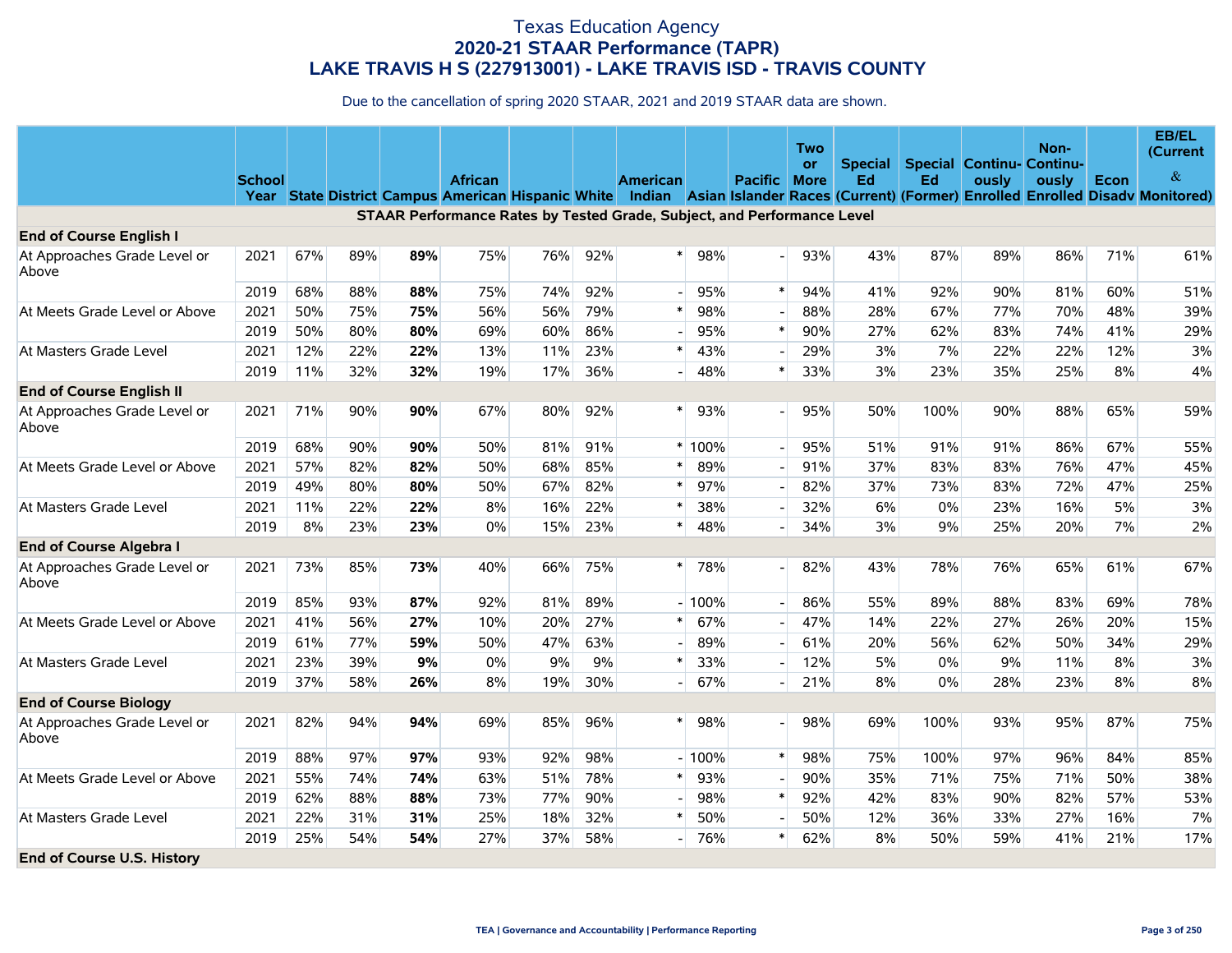## Texas Education Agency **2020-21 STAAR Performance (TAPR) LAKE TRAVIS H S (227913001) - LAKE TRAVIS ISD - TRAVIS COUNTY**

Due to the cancellation of spring 2020 STAAR, 2021 and 2019 STAAR data are shown.

|                                       |                       |     |     |     |                                                                        |     |     |                           |          |                | <b>Two</b>  |         |                          |                                  | Non-  |      | <b>EB/EL</b><br>(Current                                                            |
|---------------------------------------|-----------------------|-----|-----|-----|------------------------------------------------------------------------|-----|-----|---------------------------|----------|----------------|-------------|---------|--------------------------|----------------------------------|-------|------|-------------------------------------------------------------------------------------|
|                                       |                       |     |     |     |                                                                        |     |     |                           |          |                | <b>or</b>   | Special |                          | <b>Special Continu- Continu-</b> |       |      |                                                                                     |
|                                       | <b>School</b><br>Year |     |     |     | <b>African</b><br><b>State District Campus American Hispanic White</b> |     |     | <b>American</b><br>Indian |          | <b>Pacific</b> | <b>More</b> | Ed      | Ed                       | ously                            | ously | Econ | $\&$<br>Asian Islander Races (Current) (Former) Enrolled Enrolled Disady Monitored) |
| At Approaches Grade Level or          |                       | 88% | 98% | 98% | 100%                                                                   | 91% | 99% | $\overline{\phantom{0}}$  | 97%      |                | 100%        | 90%     | 60%                      | 98%                              | 96%   | 80%  | 68%                                                                                 |
| Above                                 | 2021                  |     |     |     |                                                                        |     |     |                           |          |                |             |         |                          |                                  |       |      |                                                                                     |
|                                       | 2019                  | 93% | 99% | 99% | 100%                                                                   | 95% | 99% |                           | * 100%   | $\ast$         | 100%        | 78%     | 100%                     | 99%                              | 98%   | 93%  | 88%                                                                                 |
| At Meets Grade Level or Above         | 2021                  | 69% | 88% | 88% | 88%                                                                    | 70% | 92% |                           | 94%      | $\ast$         | 100%        | 54%     | 60%                      | 88%                              | 85%   | 52%  | 35%                                                                                 |
|                                       | 2019                  | 73% | 92% | 92% | 100%                                                                   | 83% | 96% | $\ast$                    | 87%      | $\ast$         | 88%         | 54%     | 86%                      | 93%                              | 90%   | 74%  | 44%                                                                                 |
| At Masters Grade Level                | 2021                  | 43% | 65% | 65% | 25%                                                                    | 50% | 68% |                           | 82%      | $\ast$         | 77%         | 20%     | 0%                       | 67%                              | 57%   | 24%  | 18%                                                                                 |
|                                       | 2019                  | 45% | 69% | 69% | 57%                                                                    | 56% | 73% |                           | 66%      | $\ast$         | 72%         | 27%     | 43%                      | 70%                              | 66%   | 43%  | 12%                                                                                 |
| <b>SAT/ACT All Subjects</b>           |                       |     |     |     |                                                                        |     |     |                           |          |                |             |         |                          |                                  |       |      |                                                                                     |
| At Approaches Grade Level or<br>Above | 2021                  | 95% | 99% | 99% | $\ast$                                                                 | 98% | 99% |                           | $*100\%$ |                | 100%        |         |                          | 100%                             | 87%   | 100% |                                                                                     |
| At Meets Grade Level or Above         | 2021                  | 69% | 95% | 95% | $\ast$                                                                 | 93% | 95% | $\ast$                    | 97%      |                | 93%         | $\ast$  | $\overline{\phantom{a}}$ | 96%                              | 80%   | 86%  |                                                                                     |
| At Masters Grade Level                | 2021                  | 14% | 32% | 32% | $\ast$                                                                 | 17% | 33% | $\ast$                    | 54%      |                | 33%         | $\ast$  |                          | 33%                              | 13%   | 0%   |                                                                                     |
| <b>All Grades All Subjects</b>        |                       |     |     |     |                                                                        |     |     |                           |          |                |             |         |                          |                                  |       |      |                                                                                     |
| At Approaches Grade Level or<br>Above | 2021                  | 67% | 85% | 90% | 70%                                                                    | 81% | 93% | 100%                      | 96%      | $\ast$         | 95%         | 57%     | 88%                      | 91%                              | 87%   | 74%  | 65%                                                                                 |
|                                       | 2019                  | 78% | 91% | 92% | 82%                                                                    | 84% | 94% | $\ast$                    | 99%      | 100%           | 95%         | 57%     | 94%                      | 93%                              | 89%   | 73%  | 68%                                                                                 |
| At Meets Grade Level or Above         | 2021                  | 41% | 61% | 74% | 53%                                                                    | 57% | 77% | 100%                      | 93%      | $\ast$         | 88%         | 32%     | 61%                      | 76%                              | 67%   | 45%  | 36%                                                                                 |
|                                       | 2019                  | 50% | 72% | 81% | 67%                                                                    | 67% | 85% | $\ast$                    | 94%      | 100%           | 84%         | 34%     | 71%                      | 84%                              | 75%   | 49%  | 35%                                                                                 |
| At Masters Grade Level                | 2021                  | 18% | 32% | 30% | 14%                                                                    | 20% | 31% | 38%                       | 51%      |                | 41%         | 8%      | 12%                      | 31%                              | 26%   | 12%  | 6%                                                                                  |
|                                       | 2019                  | 24% | 42% | 41% | 20%                                                                    | 28% | 44% |                           | 59%      | 83%            | 45%         | 8%      | 25%                      | 43%                              | 34%   | 15%  | 8%                                                                                  |
| <b>All Grades ELA/Reading</b>         |                       |     |     |     |                                                                        |     |     |                           |          |                |             |         |                          |                                  |       |      |                                                                                     |
| At Approaches Grade Level or<br>Above | 2021                  | 68% | 85% | 89% | 71%                                                                    | 78% | 92% | 100%                      | 96%      |                | 94%         | 46%     | 90%                      | 90%                              | 87%   | 69%  | 60%                                                                                 |
|                                       | 2019                  | 75% | 90% | 89% | 65%                                                                    | 77% | 92% | $\ast$                    | 98%      | $\ast$         | 95%         | 46%     | 92%                      | 90%                              | 84%   | 64%  | 53%                                                                                 |
| At Meets Grade Level or Above         | 2021                  | 45% | 64% | 79% | 54%                                                                    | 61% | 82% | 100%                      | 93%      |                | 90%         | 32%     | 71%                      | 80%                              | 73%   | 47%  | 42%                                                                                 |
|                                       | 2019                  | 48% | 71% | 80% | 62%                                                                    | 63% | 84% |                           | 96%      | $\ast$         | 86%         | 32%     | 67%                      | 83%                              | 73%   | 44%  | 27%                                                                                 |
| At Masters Grade Level                | 2021                  | 18% | 31% | 22% | 11%                                                                    | 13% | 22% | 29%                       | 41%      |                | 30%         | 4%      | 5%                       | 22%                              | 19%   | 9%   | 3%                                                                                  |
|                                       | 2019                  | 21% | 40% | 28% | 12%                                                                    | 16% | 30% | $\ast$                    | 48%      | $\ast$         | 34%         | 3%      | 17%                      | 30%                              | 22%   | 8%   | 4%                                                                                  |
| <b>All Grades Mathematics</b>         |                       |     |     |     |                                                                        |     |     |                           |          |                |             |         |                          |                                  |       |      |                                                                                     |
| At Approaches Grade Level or<br>Above | 2021                  | 66% | 84% | 83% | 50%                                                                    | 76% | 85% | $\ast$                    | 95%      |                | 91%         | 43%     | 78%                      | 87%                              | 67%   | 66%  | 67%                                                                                 |
|                                       | 2019                  | 82% | 92% | 87% | 92%                                                                    | 81% | 89% |                           | $-100%$  |                | 86%         | 55%     | 89%                      | 88%                              | 83%   | 69%  | 78%                                                                                 |
| At Meets Grade Level or Above         | 2021                  | 37% | 58% | 55% | 17%                                                                    | 43% | 55% |                           | 91%      |                | 69%         | 15%     | 22%                      | 60%                              | 32%   | 29%  | 15%                                                                                 |
|                                       | 2019                  | 52% | 70% | 59% | 50%                                                                    | 47% | 63% |                           | 89%      |                | 61%         | 20%     | 56%                      | 62%                              | 50%   | 34%  | 29%                                                                                 |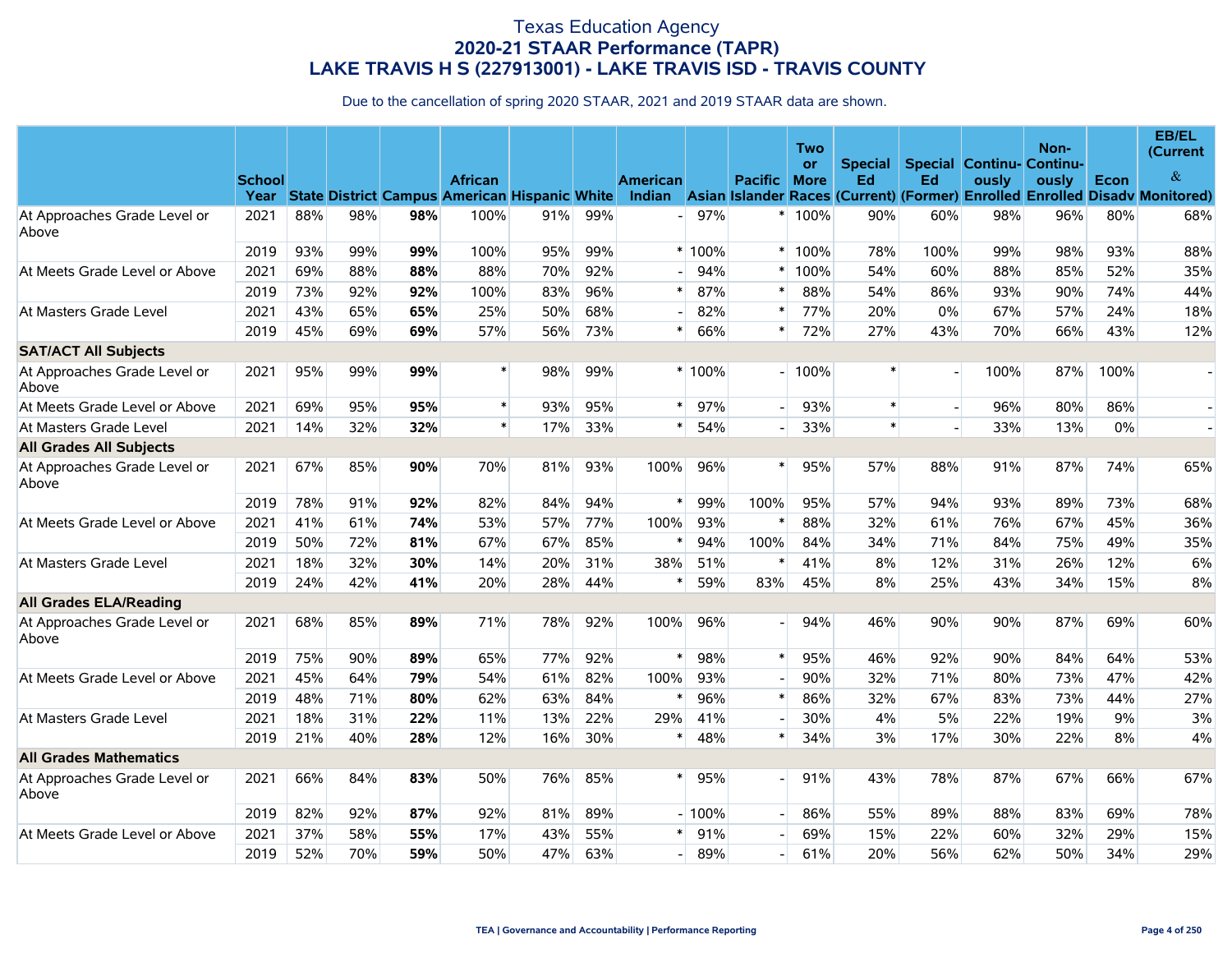## Texas Education Agency **2020-21 STAAR Performance (TAPR) LAKE TRAVIS H S (227913001) - LAKE TRAVIS ISD - TRAVIS COUNTY**

Due to the cancellation of spring 2020 STAAR, 2021 and 2019 STAAR data are shown.

|                                       | <b>School</b><br>Year |     |     |     | <b>African</b><br><b>State District Campus American Hispanic White</b> |     |     | <b>American</b><br>Indian |          | <b>Pacific</b> | Two<br>or<br>More | <b>Special</b><br>Ed | Ed    | ously | Non-<br><b>Special Continu- Continu-</b><br>ously | Econ | <b>EB/EL</b><br>(Current<br>$\&$<br>Asian Islander Races (Current) (Former) Enrolled Enrolled Disady Monitored) |
|---------------------------------------|-----------------------|-----|-----|-----|------------------------------------------------------------------------|-----|-----|---------------------------|----------|----------------|-------------------|----------------------|-------|-------|---------------------------------------------------|------|-----------------------------------------------------------------------------------------------------------------|
| At Masters Grade Level                | 2021                  | 18% | 31% | 19% | 0%                                                                     | 11% | 19% | $\ast$                    | 50%      |                | 22%               | 5%                   | $0\%$ | 21%   | 11%                                               | 7%   | 3%                                                                                                              |
|                                       | 2019                  | 26% | 42% | 26% | 8%                                                                     | 19% | 30% |                           | 67%      |                | 21%               | 8%                   | 0%    | 28%   | 23%                                               | 8%   | 8%                                                                                                              |
| <b>All Grades Science</b>             |                       |     |     |     |                                                                        |     |     |                           |          |                |                   |                      |       |       |                                                   |      |                                                                                                                 |
| At Approaches Grade Level or<br>Above | 2021                  | 71% | 89% | 94% | 69%                                                                    | 85% | 96% | $\ast$                    | 98%      |                | 98%               | 69%                  | 100%  | 93%   | 95%                                               | 87%  | 75%                                                                                                             |
|                                       | 2019                  | 81% | 93% | 97% | 93%                                                                    | 92% | 98% |                           | $-100%$  | $\ast$         | 98%               | 75%                  | 100%  | 97%   | 96%                                               | 84%  | 85%                                                                                                             |
| At Meets Grade Level or Above         | 2021                  | 44% | 64% | 74% | 63%                                                                    | 51% | 78% | $\ast$                    | 93%      |                | 90%               | 35%                  | 71%   | 75%   | 71%                                               | 50%  | 38%                                                                                                             |
|                                       | 2019                  | 54% | 78% | 88% | 73%                                                                    | 77% | 90% |                           | 98%      |                | 92%               | 42%                  | 83%   | 90%   | 82%                                               | 57%  | 53%                                                                                                             |
| At Masters Grade Level                | 2021                  | 20% | 34% | 31% | 25%                                                                    | 18% | 32% |                           | 50%      |                | 50%               | 12%                  | 36%   | 33%   | 27%                                               | 16%  | 7%                                                                                                              |
|                                       | 2019                  | 25% | 49% | 54% | 27%                                                                    | 37% | 58% |                           | 76%      |                | 62%               | 8%                   | 50%   | 59%   | 41%                                               | 21%  | 17%                                                                                                             |
| <b>All Grades Social Studies</b>      |                       |     |     |     |                                                                        |     |     |                           |          |                |                   |                      |       |       |                                                   |      |                                                                                                                 |
| At Approaches Grade Level or<br>Above | 2021                  | 73% | 91% | 98% | 100%                                                                   | 91% | 99% |                           | 97%      |                | 100%              | 90%                  | 60%   | 98%   | 96%                                               | 80%  | 68%                                                                                                             |
|                                       | 2019                  | 81% | 95% | 99% | 100%                                                                   | 95% | 99% |                           | $*100\%$ |                | 100%              | 78%                  | 100%  | 99%   | 98%                                               | 93%  | 88%                                                                                                             |
| At Meets Grade Level or Above         | 2021                  | 49% | 72% | 88% | 88%                                                                    | 70% | 92% |                           | 94%      |                | 100%              | 54%                  | 60%   | 88%   | 85%                                               | 52%  | 35%                                                                                                             |
|                                       | 2019                  | 55% | 78% | 92% | 100%                                                                   | 83% | 96% |                           | 87%      |                | 88%               | 54%                  | 86%   | 93%   | 90%                                               | 74%  | 44%                                                                                                             |
| At Masters Grade Level                | 2021                  | 29% | 51% | 65% | 25%                                                                    | 50% | 68% |                           | 82%      | ∗              | 77%               | 20%                  | 0%    | 67%   | 57%                                               | 24%  | 18%                                                                                                             |
|                                       | 2019                  | 33% | 57% | 69% | 57%                                                                    | 56% | 73% |                           | 66%      |                | 72%               | 27%                  | 43%   | 70%   | 66%                                               | 43%  | 12%                                                                                                             |

\* Indicates results are masked due to small numbers to protect student confidentiality.

- Indicates there are no students in the group.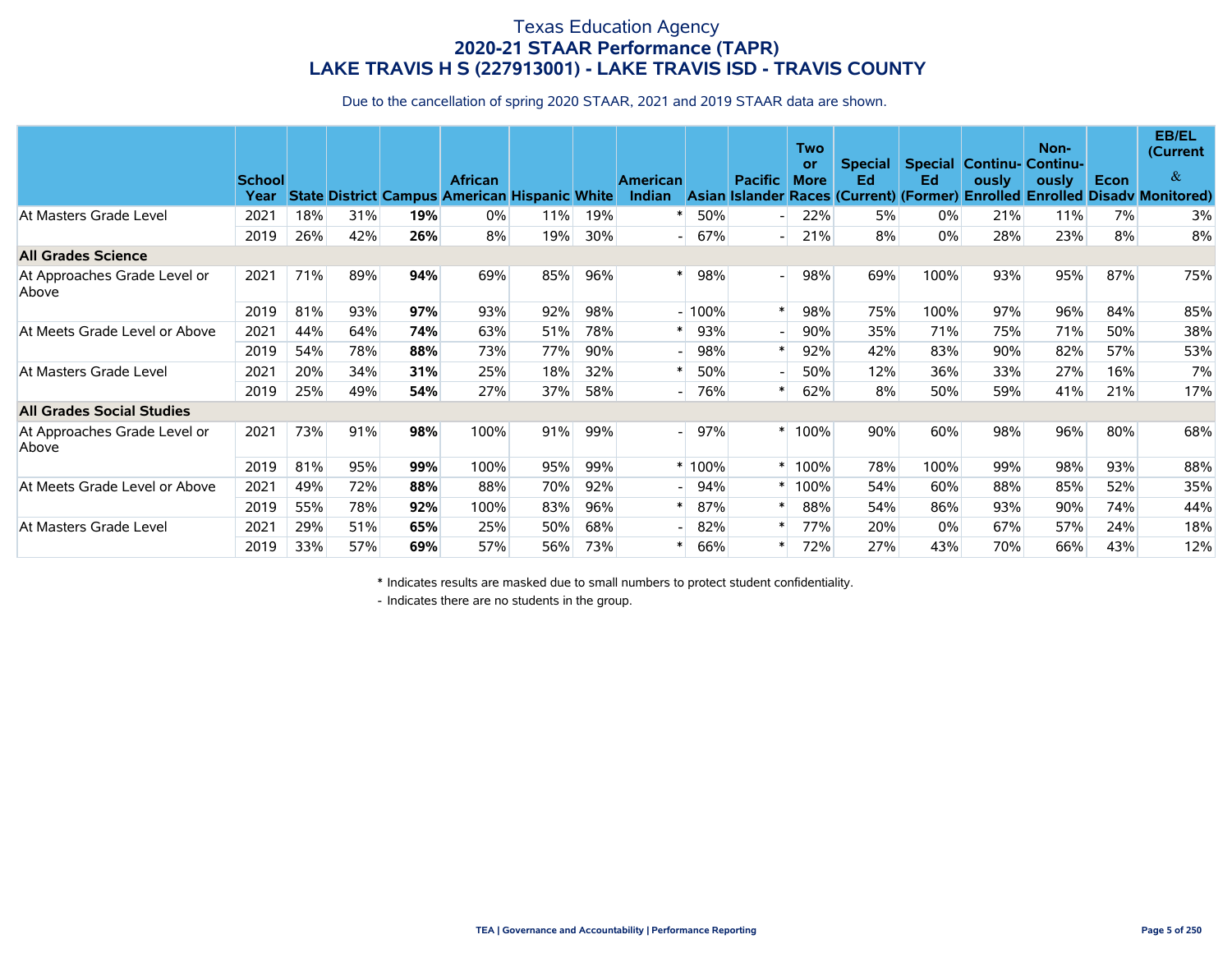### Texas Education Agency **2018-19 Progress (TAPR) LAKE TRAVIS H S (227913001) - LAKE TRAVIS ISD - TRAVIS COUNTY**

Due to the cancellation of spring 2020 STAAR, 2019 and 2018 progress data are shown.

|                          | <b>School</b> |    |    |    | <b>African</b><br>Year State District Campus American Hispanic White |    |    | American<br><b>Indian</b> |    | <b>Pacific</b>           | <b>Twoor</b><br><b>More</b> | <b>Special</b><br>Ed | <b>Special</b><br>Ed | Continu-Continu-<br>ously | Non-<br>ously | Econ | <b>EB/EL</b><br>(Current<br>$\alpha$<br>Asian Islander Races (Current) (Former) Enrolled Enrolled Disady Monitored) |
|--------------------------|---------------|----|----|----|----------------------------------------------------------------------|----|----|---------------------------|----|--------------------------|-----------------------------|----------------------|----------------------|---------------------------|---------------|------|---------------------------------------------------------------------------------------------------------------------|
|                          |               |    |    |    | School Progress Domain - Academic Growth Score by Grade and Subject  |    |    |                           |    |                          |                             |                      |                      |                           |               |      |                                                                                                                     |
| End of Course English II | 2019          | 69 | 75 | 75 | 50                                                                   | 71 | 75 | ∗                         | 84 | $\overline{\phantom{a}}$ | 72                          | 61                   | 86                   | 75                        | 73            | 68   | 62                                                                                                                  |
|                          | 2018          | 67 | 71 | 71 | 89                                                                   | 67 | 73 | $\ast$                    | 66 | $\ast$                   | 61                          | 58                   | 57                   | 71                        | 70            | 60   | 52                                                                                                                  |
| End of Course Algebra I  | 2019          | 75 | 79 | 61 | 45                                                                   | 56 | 63 | $\overline{\phantom{a}}$  | 88 | $\overline{\phantom{a}}$ | 62                          | 35                   | 33                   | 63                        | 56            | 46   | 51                                                                                                                  |
|                          | 2018          | 72 | 82 | 69 | $\ast$                                                               | 69 | 70 | $\overline{\phantom{a}}$  | 85 | $\overline{\phantom{0}}$ | 55                          | 50                   | 73                   | 69                        | 70            | 58   | 64                                                                                                                  |
| All Grades Both Subjects | 2019          | 69 | 71 | 70 | 47                                                                   | 64 | 71 | *                         | 85 | $\overline{\phantom{0}}$ | 68                          | 49                   | 63                   | 71                        | 66            | 58   | 55                                                                                                                  |
|                          | 2018          | 69 | 75 | 70 | 79                                                                   | 68 | 72 | $\ast$                    | 71 | $\ast$                   | 59                          | 54                   | 67                   | 70                        | 70            | 59   | 59                                                                                                                  |
| All Grades ELA/Reading   | 2019          | 68 | 70 | 75 | 50                                                                   | 71 | 75 | $\ast$                    | 84 | $\overline{\phantom{a}}$ | 72                          | 61                   | 86                   | 75                        | 73            | 68   | 62                                                                                                                  |
|                          | 2018          | 69 | 74 | 71 | 89                                                                   | 67 | 73 | $\ast$                    | 66 | $\ast$                   | 61                          | 58                   | 57                   | 71                        | 70            | 60   | 52                                                                                                                  |
| All Grades Mathematics   | 2019          | 70 | 72 | 61 | 45                                                                   | 56 | 63 | $\overline{\phantom{a}}$  | 88 | $\overline{\phantom{0}}$ | 62                          | 35                   | 33                   | 63                        | 56            | 46   | 51                                                                                                                  |
|                          | 2018          | 70 | 75 | 69 | $\ast$                                                               | 69 | 70 | $\overline{\phantom{a}}$  | 85 | $\overline{\phantom{0}}$ | 55                          | 50                   | 73                   | 69                        | 70            | 58   | 64                                                                                                                  |

\* Indicates results are masked due to small numbers to protect student confidentiality.

- Indicates there are no students in the group.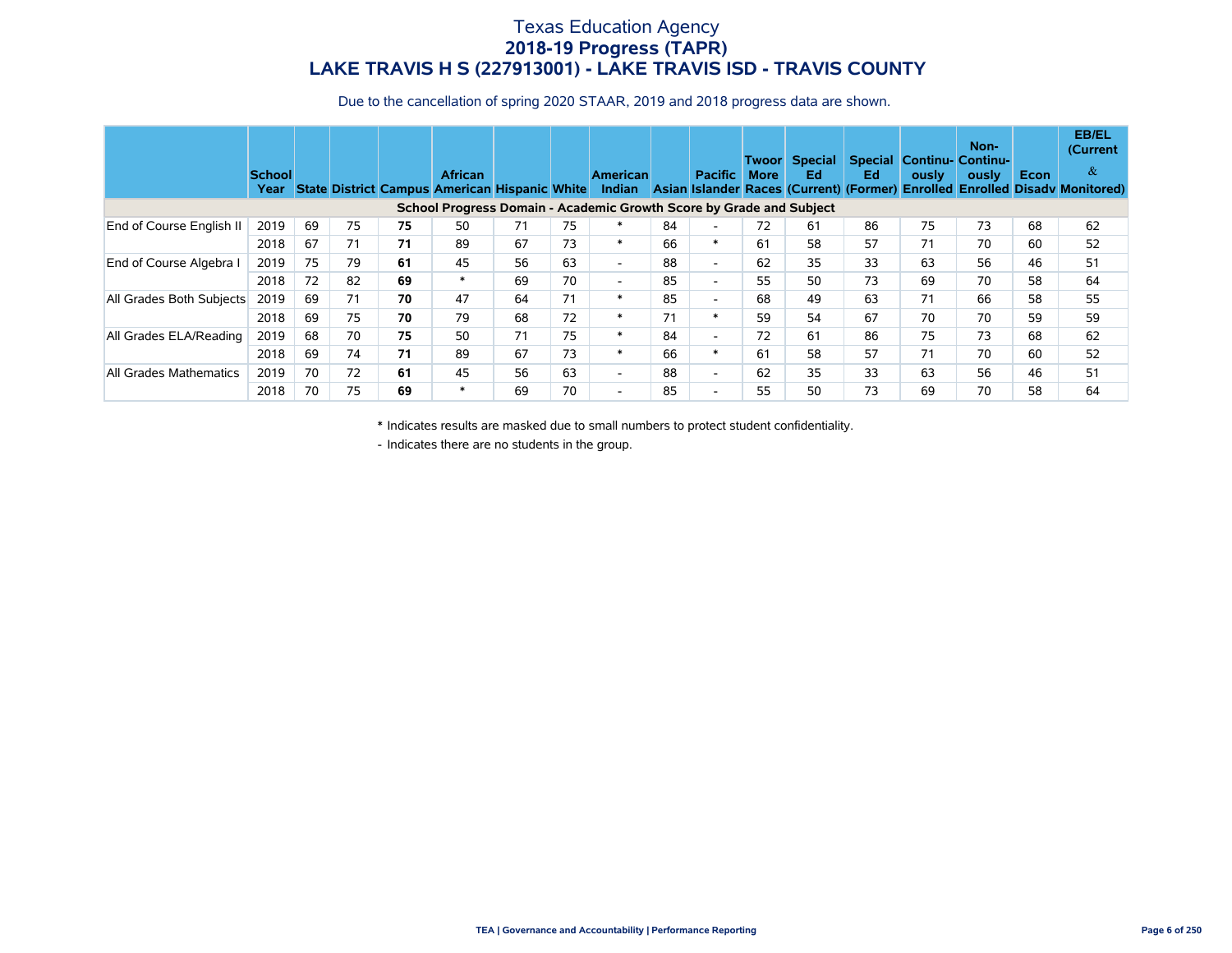## Texas Education Agency **2020-21 Bilingual Education/English as a Second Language (Current EB Students/EL) (TAPR) LAKE TRAVIS H S (227913001) - LAKE TRAVIS ISD - TRAVIS COUNTY**

Due to the cancellation of spring 2020 STAAR, 2021 and 2019 STAAR data are shown.

|                                    |               |     |     |     |                                      |                          |                          |  |                                                                |         |                                |                          |                |                       |     |                        | <b>Monitored</b> |
|------------------------------------|---------------|-----|-----|-----|--------------------------------------|--------------------------|--------------------------|--|----------------------------------------------------------------|---------|--------------------------------|--------------------------|----------------|-----------------------|-----|------------------------|------------------|
|                                    |               |     |     |     | Total                                | <b>BE-Trans</b>          |                          |  | <b>ALP</b>                                                     |         | <b>ESL</b>                     |                          | <b>ALP</b>     | EB/EL<br>with         |     | <b>Total</b>           | $\&$             |
|                                    | <b>School</b> |     |     |     | <b>Bilingual</b>                     | <b>Early</b>             | BE-Trans BE-Dual BE-Dual |  | <b>Bilingual Total Content-</b>                                |         |                                | <b>ESL</b>               | <b>ESL</b>     | <b>Parental Never</b> |     | EB/EL                  | <b>Former</b>    |
|                                    |               |     |     |     | Year State District Campus Education | Exit                     |                          |  | Late Exit Two-Way One-Way (Exception) ESL                      |         | <b>Based Pull-Out (Waiver)</b> |                          |                |                       |     | Denial EB/EL (Current) | EB/EL            |
|                                    |               |     |     |     |                                      |                          |                          |  | <b>STAAR Performance Rate by Subject and Performance Level</b> |         |                                |                          |                |                       |     |                        |                  |
| <b>All Grades All Subjects</b>     |               |     |     |     |                                      |                          |                          |  |                                                                |         |                                |                          |                |                       |     |                        |                  |
| At Approaches Grade Level or Above | 2021          | 67% | 85% | 90% | $\overline{\phantom{a}}$             |                          |                          |  |                                                                | $-53%$  | 53%                            | 45%                      | $\blacksquare$ |                       | 92% | 52%                    | 97%              |
|                                    | 2019          | 78% | 91% | 92% | $\overline{a}$                       |                          |                          |  |                                                                | 58%     | 60%                            | 50%                      |                | 50%                   |     | 57%                    |                  |
| At Meets Grade Level or Above      | 2021          | 41% | 61% | 74% | $\overline{a}$                       | шI                       |                          |  |                                                                | 21%     | 22%                            | $0\%$                    |                | $\ast$                | 77% | 20%                    | 75%              |
|                                    | 2019          | 50% | 72% | 81% | $\overline{\phantom{a}}$             |                          |                          |  |                                                                | 19%     | 19%                            | 18%                      |                | 0%                    |     | 18%                    |                  |
| At Masters Grade Level             | 2021          | 18% | 32% | 30% | $\blacksquare$                       |                          |                          |  |                                                                | 3%      | 3%                             | 0%                       |                |                       | 32% | 3%                     | 21%              |
|                                    | 2019          | 24% | 42% | 41% | $\overline{\phantom{a}}$             |                          |                          |  |                                                                | 1%      | 1%                             | 3%                       |                | 0%                    |     | 1%                     |                  |
| <b>All Grades ELA/Reading</b>      |               |     |     |     |                                      |                          |                          |  |                                                                |         |                                |                          |                |                       |     |                        |                  |
| At Approaches Grade Level or Above | 2021          | 68% | 85% | 89% | $\overline{\phantom{a}}$             |                          |                          |  |                                                                | $-45%$  | 48%                            | $\ast$                   |                |                       | 92% | 44%                    | 96%              |
|                                    | 2019          | 75% | 90% | 89% | $\overline{\phantom{a}}$             |                          |                          |  |                                                                | 40%     | 41%                            | 40%                      |                |                       |     | 39%                    |                  |
| At Meets Grade Level or Above      | 2021          | 45% | 64% | 79% | $\omega$                             | $\overline{a}$           |                          |  |                                                                | 24%     | 26%                            | $\ast$                   |                |                       | 81% | 24%                    | 87%              |
|                                    | 2019          | 48% | 71% | 80% | $\overline{\phantom{a}}$             |                          |                          |  |                                                                | 10%     | 9%                             | 10%                      |                |                       |     | 9%                     |                  |
| At Masters Grade Level             | 2021          | 18% | 31% | 22% | $\overline{\phantom{a}}$             |                          |                          |  |                                                                | 1%      | 1%                             |                          |                |                       | 23% | 1%                     | 13%              |
|                                    | 2019          | 21% | 40% | 28% | $\omega$                             |                          |                          |  |                                                                | 1%      | 2%                             | $0\%$                    |                |                       |     | 1%                     |                  |
| <b>All Grades Mathematics</b>      |               |     |     |     |                                      |                          |                          |  |                                                                |         |                                |                          |                |                       |     |                        |                  |
| At Approaches Grade Level or Above | 2021          | 66% | 84% | 83% | $\overline{\phantom{a}}$             | $\overline{\phantom{a}}$ |                          |  |                                                                | $- 62%$ | 58%                            |                          |                |                       | 84% | 60%                    | 90%              |
|                                    | 2019          | 82% | 92% | 87% | $\blacksquare$                       |                          |                          |  |                                                                | 69%     | 70%                            | $\ast$                   |                |                       |     | 69%                    |                  |
| At Meets Grade Level or Above      | 2021          | 37% | 58% | 55% | $\omega$                             | $\mathbf{r}$             | $\overline{a}$           |  |                                                                | 10%     | 12%                            | $\ast$                   |                |                       | 57% | 10%                    | 30%              |
|                                    | 2019          | 52% | 70% | 59% | $\sim$                               |                          |                          |  |                                                                | 17%     | 18%                            | $\ast$                   |                |                       |     | 17%                    |                  |
| At Masters Grade Level             | 2021          | 18% | 31% | 19% | $\overline{\phantom{a}}$             |                          | $\overline{\phantom{a}}$ |  |                                                                | 3%      | 4%                             | $\ast$                   |                |                       | 20% | 3%                     | 0%               |
|                                    | 2019          | 26% | 42% | 26% | $\sim$                               |                          |                          |  |                                                                | 0%      | 0%                             | $\ast$                   |                |                       |     | $0\%$                  |                  |
| <b>All Grades Science</b>          |               |     |     |     |                                      |                          |                          |  |                                                                |         |                                |                          |                |                       |     |                        |                  |
| At Approaches Grade Level or Above | 2021          | 71% | 89% | 94% | $\sim$                               | $\sim$                   |                          |  |                                                                | $- 62%$ | 63%                            | $\ast$                   |                | $\ast$                | 95% | 60%                    | 100%             |
|                                    | 2019          | 81% | 93% | 97% | $\overline{\phantom{a}}$             |                          |                          |  |                                                                | 76%     | 77%                            | $\ast$                   |                |                       |     | 78%                    |                  |
| At Meets Grade Level or Above      | 2021          | 44% | 64% | 74% | $\overline{\phantom{a}}$             |                          |                          |  |                                                                | $-21%$  | 23%                            |                          |                |                       | 77% | 20%                    | 72%              |
|                                    | 2019          | 54% | 78% | 88% | $\overline{a}$                       | н.                       |                          |  |                                                                | 35%     | 37%                            | $\ast$                   |                |                       |     | 33%                    |                  |
| At Masters Grade Level             | 2021          | 20% | 34% | 31% | $\overline{\phantom{a}}$             | $\overline{a}$           |                          |  | $\overline{a}$                                                 | 3%      | 3%                             |                          |                |                       | 33% | 3%                     | 22%              |
|                                    | 2019          | 25% | 49% | 54% |                                      |                          |                          |  |                                                                | 0%      | 0%                             | $\ast$                   |                |                       |     | 0%                     |                  |
| <b>All Grades Social Studies</b>   |               |     |     |     |                                      |                          |                          |  |                                                                |         |                                |                          |                |                       |     |                        |                  |
| At Approaches Grade Level or Above | 2021          | 73% | 91% | 98% | $\sim$                               | $\overline{\phantom{a}}$ |                          |  |                                                                | $-56%$  | 56%                            | $\overline{\phantom{a}}$ |                |                       | 99% | 56%                    | 100%             |
|                                    | 2019          | 81% | 95% | 99% | $\overline{\phantom{a}}$             | $\overline{\phantom{a}}$ |                          |  |                                                                | 81%     | 100%                           | 57%                      |                |                       |     | 82%                    |                  |
| At Meets Grade Level or Above      | 2021          | 49% | 72% | 88% | $\omega$                             |                          |                          |  | $\overline{a}$                                                 | 20%     | 20%                            |                          |                |                       | 91% | 20%                    | 73%              |
|                                    | 2019          | 55% | 78% | 92% | $\sim$                               |                          |                          |  |                                                                | 38%     | 33%                            | 43%                      |                | $\ast$                |     | 35%                    |                  |
| At Masters Grade Level             | 2021          | 29% | 51% | 65% | $\overline{\phantom{a}}$             | $\sim$                   |                          |  |                                                                | 8%      | 8%                             |                          |                |                       | 68% | 8%                     | 53%              |
|                                    | 2019          | 33% | 57% | 69% |                                      |                          |                          |  |                                                                | 6%      | 0%                             | 14%                      |                |                       |     | 6%                     |                  |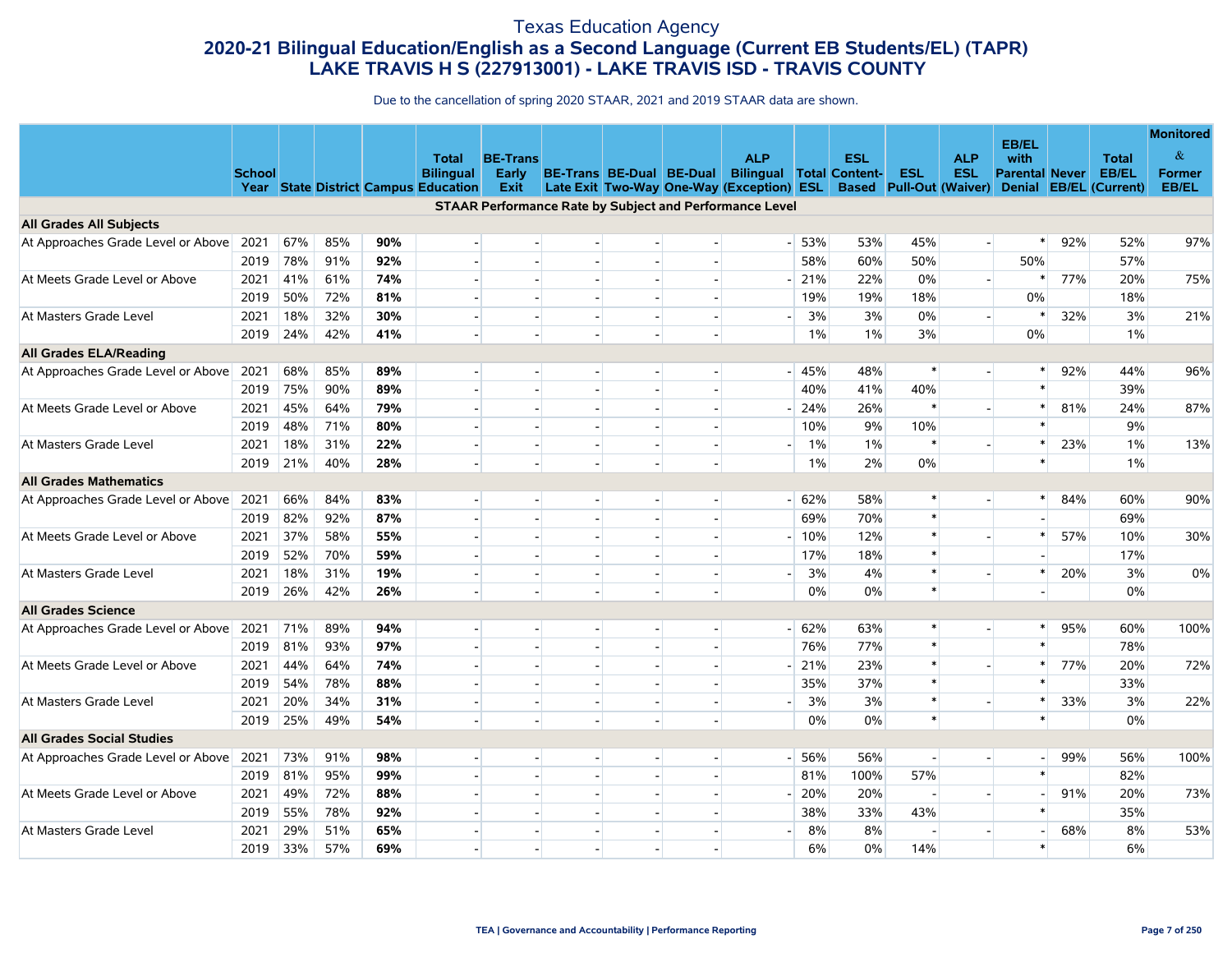#### Texas Education Agency

## **2020-21 Bilingual Education/English as a Second Language (Current EB Students/EL) (TAPR) LAKE TRAVIS H S (227913001) - LAKE TRAVIS ISD - TRAVIS COUNTY**

Due to the cancellation of spring 2020 STAAR, 2021 and 2019 STAAR data are shown.

- \* Indicates results are masked due to small numbers to protect student confidentiality.
- Indicates there are no students in the group.

Blank cell indicates there are no data available in the group.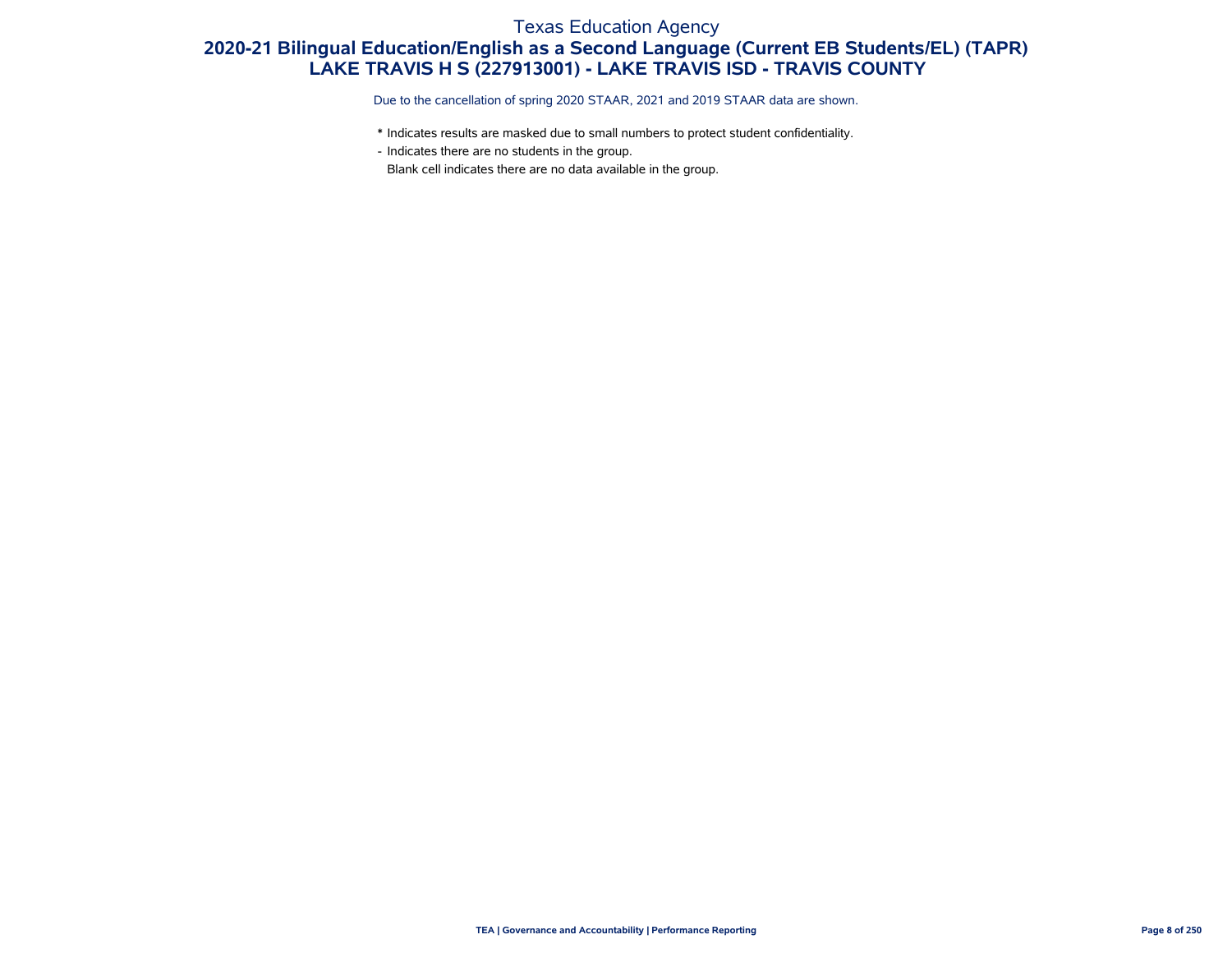## Texas Education Agency **2020-21 STAAR Participation (TAPR) LAKE TRAVIS H S (227913001) - LAKE TRAVIS ISD - TRAVIS COUNTY**

Due to the cancellation of spring 2020 STAAR, 2021 and 2019 STAAR data are shown.

|                                                            |       |     |     | <b>African</b><br><b>State District Campus American Hispanic White</b> |     |       | <b>American</b>                                 |     | <b>Pacific</b> | <b>Two</b><br>or<br><b>More</b> | <b>Special</b><br>Ed | Ed    | <b>Special Continu- Continu-</b><br>ously | Non-<br>ously | Econ  | <b>EB/EL</b><br>(Current<br>&<br>Indian Asian Islander Races (Current) (Former) Enrolled Enrolled Disady Monitored) |
|------------------------------------------------------------|-------|-----|-----|------------------------------------------------------------------------|-----|-------|-------------------------------------------------|-----|----------------|---------------------------------|----------------------|-------|-------------------------------------------|---------------|-------|---------------------------------------------------------------------------------------------------------------------|
|                                                            |       |     |     |                                                                        |     |       | 2021 STAAR Participation                        |     |                |                                 |                      |       |                                           |               |       |                                                                                                                     |
|                                                            |       |     |     |                                                                        |     |       | (All Grades)                                    |     |                |                                 |                      |       |                                           |               |       |                                                                                                                     |
| <b>All Tests</b>                                           |       |     |     |                                                                        |     |       |                                                 |     |                |                                 |                      |       |                                           |               |       |                                                                                                                     |
| <b>Assessment Participant</b>                              | 88%   | 81% | 85% | 83%                                                                    | 79% | 87%   | 87%                                             | 90% | $\ast$         | 89%                             | 75%                  | 88%   | 87%                                       | 80%           | 73%   | 75%                                                                                                                 |
| Included in Accountability                                 | 83%   | 78% | 83% | 80%                                                                    | 75% | 85%   | 87%                                             | 86% | $\ast$         | 87%                             | 71%                  | 86%   | 87%                                       | 72%           | 67%   | 66%                                                                                                                 |
| Not Included in Accountability: Mobile                     | 3%    | 3%  | 2%  | 3%                                                                     | 2%  | 2%    | 0%                                              | 2%  | $\ast$         | 1%                              | 2%                   | $0\%$ | 0%                                        | 6%            | 0%    | 1%                                                                                                                  |
| Not Included in Accountability: Other<br><b>Exclusions</b> | 1%    | 0%  | 1%  | 0%                                                                     | 3%  | 0%    | 0%                                              | 2%  |                | 0%                              | $1\%$                | 2%    | 0%                                        | 2%            | 5%    | 8%                                                                                                                  |
| <b>Not Tested</b>                                          | 12%   | 19% | 15% | 18%                                                                    | 21% | 13%   | 13%                                             | 10% | $\ast$         | 11%                             | 25%                  | 12%   | 13%                                       | 20%           | 27%   | 25%                                                                                                                 |
| Absent                                                     | 2%    | 8%  | 7%  | 8%                                                                     | 11% | 6%    | 0%                                              | 3%  | $\ast$         | 5%                              | 10%                  | 2%    | 6%                                        | 10%           | 15%   | 13%                                                                                                                 |
| Other                                                      | 10%   | 11% | 8%  | 10%                                                                    | 10% | 7%    | 13%                                             | 8%  | $\ast$         | 6%                              | 15%                  | 11%   | 7%                                        | 10%           | 12%   | 11%                                                                                                                 |
|                                                            |       |     |     |                                                                        |     |       | <b>2019 STAAR Participation</b><br>(All Grades) |     |                |                                 |                      |       |                                           |               |       |                                                                                                                     |
| <b>All Tests</b>                                           |       |     |     |                                                                        |     |       |                                                 |     |                |                                 |                      |       |                                           |               |       |                                                                                                                     |
| Assessment Participant                                     | 99%   | 99% | 99% | 100%                                                                   | 99% | 99%   | $\ast$                                          | 99% | 100%           | 100%                            | 99%                  | 100%  | 99%                                       | 98%           | 97%   | 99%                                                                                                                 |
| Included in Accountability                                 | 94%   | 96% | 96% | 92%                                                                    | 93% | 97%   | *                                               | 94% | 100%           | 96%                             | 96%                  | 100%  | 98%                                       | 89%           | 91%   | 80%                                                                                                                 |
| Not Included in Accountability: Mobile                     | 4%    | 3%  | 2%  | 8%                                                                     | 1%  | 2%    |                                                 | 2%  | $0\%$          | 4%                              | 1%                   | 0%    | $0\%$                                     | 6%            | $1\%$ | 2%                                                                                                                  |
| Not Included in Accountability: Other<br><b>Exclusions</b> | 1%    | 0%  | 1%  | 0%                                                                     | 4%  | 0%    |                                                 | 3%  | $0\%$          | 0%                              | 3%                   | $0\%$ | 0%                                        | 3%            | 5%    | 16%                                                                                                                 |
| <b>Not Tested</b>                                          | $1\%$ | 1%  | 1%  | 0%                                                                     | 1%  | $1\%$ | $\ast$                                          | 2%  | 0%             | 0%                              | $1\%$                | 0%    | $1\%$                                     | 2%            | 3%    | 1%                                                                                                                  |
| Absent                                                     | 1%    | 1%  | 1%  | 0%                                                                     | 1%  | 1%    | $\ast$                                          | 2%  | 0%             | 0%                              | $1\%$                | $0\%$ | 1%                                        | 2%            | 3%    | 1%                                                                                                                  |
| Other                                                      | 0%    | 0%  | 0%  | 0%                                                                     | 0%  | 0%    | $\ast$                                          | 0%  | 0%             | 0%                              | 0%                   | $0\%$ | 0%                                        | 1%            | 0%    | 0%                                                                                                                  |

\* Indicates results are masked due to small numbers to protect student confidentiality.

- Indicates there are no students in the group.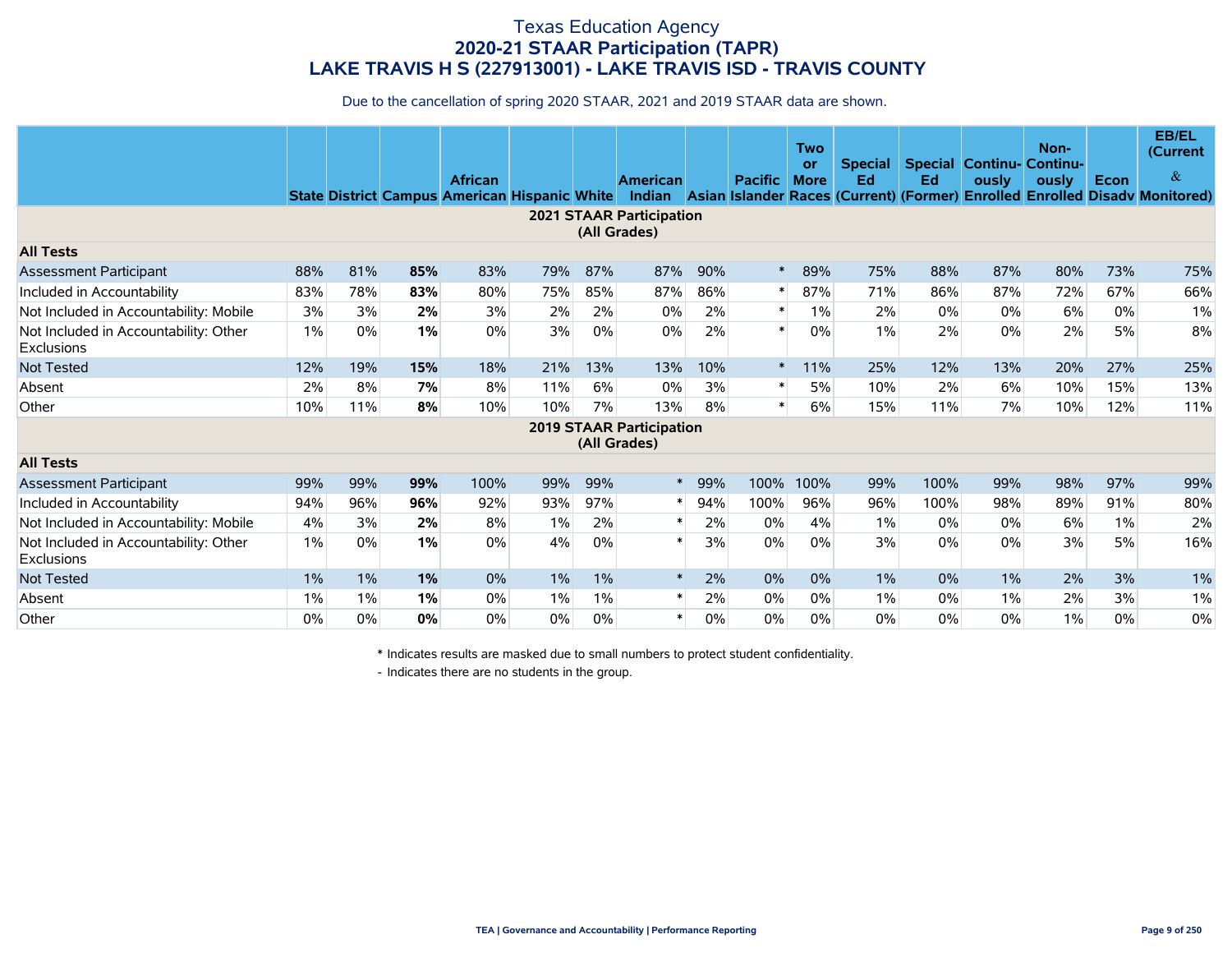#### Texas Education Agency **2020-21 Attendance, Graduation, and Dropout Rates (TAPR) LAKE TRAVIS H S (227913001) - LAKE TRAVIS ISD - TRAVIS COUNTY**

|                                             |       |       |       |                                                                        |             |             |                           |            |                                               | Two or         |                      |                      |       |
|---------------------------------------------|-------|-------|-------|------------------------------------------------------------------------|-------------|-------------|---------------------------|------------|-----------------------------------------------|----------------|----------------------|----------------------|-------|
|                                             |       |       |       | <b>African</b><br><b>State District Campus American Hispanic White</b> |             |             | American<br><b>Indian</b> |            | <b>Pacific</b><br><b>Asian Islander Races</b> | <b>More</b>    | <b>Special</b><br>Ed | Econ<br>Disady EB/EL |       |
| <b>Attendance Rate</b>                      |       |       |       |                                                                        |             |             |                           |            |                                               |                |                      |                      |       |
| 2019-20                                     | 98.3% | 98.7% | 98.1% | 99.3%                                                                  | 97.5% 98.1% |             | $\ast$                    | 99.0%      | $\ast$                                        | 98.3%          | 97.4%                | 96.1%                | 95.3% |
| 2018-19                                     | 95.4% | 95.3% | 94.7% | 93.3%                                                                  | 93.6% 94.9% |             | $\ast$                    | 96.0%      | $\ast$                                        | 95.3%          | 93.8%                | 91.6%                | 90.9% |
| <b>Chronic Absenteeism</b>                  |       |       |       |                                                                        |             |             |                           |            |                                               |                |                      |                      |       |
| 2019-20                                     | 6.7%  | 5.9%  | 11.1% | 4.1%                                                                   |             | 14.1% 10.5% | 14.3%                     | 8.3%       | 20.0%                                         | 11.4%          | 17.5%                | 26.3%                | 25.0% |
| 2018-19                                     | 11.4% | 9.9%  | 14.3% | 22.0%                                                                  |             | 19.2% 13.3% | 0.0%                      | 9.3%       | 20.0%                                         | 12.3%          | 20.4%                | 28.4%                | 33.3% |
| <b>Annual Dropout Rate (Gr 7-8)</b>         |       |       |       |                                                                        |             |             |                           |            |                                               |                |                      |                      |       |
| 2019-20                                     | 0.5%  | 0.0%  |       | $\overline{\phantom{a}}$                                               |             |             |                           |            | $\overline{\phantom{a}}$                      | $\overline{a}$ |                      |                      |       |
| 2018-19                                     | 0.4%  | 0.5%  |       |                                                                        |             |             |                           |            |                                               |                |                      |                      |       |
| <b>Annual Dropout Rate (Gr 9-12)</b>        |       |       |       |                                                                        |             |             |                           |            |                                               |                |                      |                      |       |
| 2019-20                                     | 1.6%  | 0.1%  | 0.1%  | 0.0%                                                                   | 0.3%        | 0.1%        | 0.0%                      | 0.0%       | 0.0%                                          | 0.0%           | 0.7%                 | 0.5%                 | 1.5%  |
| 2018-19                                     | 1.9%  | 0.6%  | 0.6%  | $0.0\%$                                                                | 0.7%        | 0.7%        | 0.0%                      | 0.5%       | 0.0%                                          | 0.0%           | 0.8%                 | 1.2%                 | 1.8%  |
| 4-Year Longitudinal Rate (Gr 9-12)          |       |       |       |                                                                        |             |             |                           |            |                                               |                |                      |                      |       |
| Class of 2020                               |       |       |       |                                                                        |             |             |                           |            |                                               |                |                      |                      |       |
| Graduated                                   | 90.3% | 97.7% | 97.7% | 100.0%                                                                 | 95.5% 98.4% |             | $\ast$                    | 97.5%      | $\ast$                                        | 96.9%          | 87.0%                | 94.9%                | 78.9% |
| <b>Received TxCHSE</b>                      | 0.4%  | 0.5%  | 0.5%  | 0.0%                                                                   | 0.6%        | 0.4%        | $\ast$                    | 0.0%       | $\pmb{\ast}$                                  | 3.1%           | 2.2%                 | 1.3%                 | 0.0%  |
| Continued HS                                | 3.9%  | 0.8%  | 0.8%  | 0.0%                                                                   | 1.9%        | 0.4%        | $\ast$                    | 2.5%       | $\ast$                                        | 0.0%           | 8.7%                 | 1.3%                 | 10.5% |
| Dropped Out                                 | 5.4%  | 1.0%  | 1.0%  | $0.0\%$                                                                | 1.9%        | 0.8%        | $\ast$                    | 0.0%       | $\ast$                                        | 0.0%           | 2.2%                 | 2.5%                 | 10.5% |
| Graduates and TxCHSE 90.7%                  |       | 98.2% | 98.2% | 100.0%                                                                 | 96.1% 98.8% |             | $\ast$                    | 97.5%      |                                               | $*100.0\%$     | 89.1%                | 96.2%                | 78.9% |
| Graduates, TxCHSE,<br>and Continuers        | 94.6% | 99.0% | 99.0% | 100.0%                                                                 | 98.1% 99.2% |             |                           | $*100.0\%$ |                                               | $*100.0\%$     | 97.8%                | 97.5%                | 89.5% |
| Class of 2019                               |       |       |       |                                                                        |             |             |                           |            |                                               |                |                      |                      |       |
| Graduated                                   | 90.0% | 95.4% | 95.4% | 93.3%                                                                  | 96.0% 94.6% |             |                           | $*100.0\%$ |                                               | $*100.0\%$     | 87.3%                | 86.8%                | 88.2% |
| <b>Received TxCHSE</b>                      | 0.5%  | 0.7%  | 0.7%  | 6.7%                                                                   | $0.0\%$     | 0.9%        | $\ast$                    | 0.0%       | $\ast$                                        | 0.0%           | 0.0%                 | 2.9%                 | 0.0%  |
| Continued HS                                | 3.7%  | 1.9%  | 1.9%  | $0.0\%$                                                                | 2.0%        | 2.2%        | $\ast$                    | 0.0%       | $\ast$                                        | $0.0\%$        | 12.7%                | 4.4%                 | 5.9%  |
| Dropped Out                                 | 5.9%  | 2.0%  | 2.0%  | 0.0%                                                                   | 2.0%        | 2.4%        | $\pmb{\ast}$              | 0.0%       | $\ast$                                        | 0.0%           | 0.0%                 | 5.9%                 | 5.9%  |
| Graduates and TxCHSE 90.4%                  |       | 96.2% | 96.2% | 100.0%                                                                 | 96.0% 95.5% |             |                           | $*100.0\%$ |                                               | $*100.0\%$     | 87.3%                | 89.7%                | 88.2% |
| Graduates, TxCHSE,<br>and Continuers        | 94.1% | 98.0% | 98.0% | 100.0%                                                                 | 98.0% 97.6% |             |                           | $*100.0\%$ |                                               |                | * 100.0% 100.0%      | 94.1%                | 94.1% |
| 5-Year Extended Longitudinal Rate (Gr 9-12) |       |       |       |                                                                        |             |             |                           |            |                                               |                |                      |                      |       |
| Class of 2019                               |       |       |       |                                                                        |             |             |                           |            |                                               |                |                      |                      |       |
| Graduated                                   | 92.0% | 96.4% | 96.4% | 93.3%                                                                  | 97.3% 95.7% |             |                           | $*100.0\%$ |                                               | $*100.0\%$     | 92.9%                | 89.7%                | 94.1% |
| <b>Received TxCHSE</b>                      | 0.5%  | 0.9%  | 0.9%  | 6.7%                                                                   | 0.0%        | 1.1%        | $\ast$                    | 0.0%       | $\ast$                                        | 0.0%           | 0.0%                 | 4.4%                 | 0.0%  |
| Continued HS                                | 1.3%  | 0.9%  | 0.9%  | 0.0%                                                                   | 0.7%        | 1.1%        | $\ast$                    | 0.0%       | $\ast$                                        | 0.0%           | 7.1%                 | 1.5%                 | 0.0%  |
| Dropped Out                                 | 6.1%  | 1.8%  | 1.8%  | 0.0%                                                                   | 2.0%        | 2.2%        | $\ast$                    | 0.0%       | $\ast$                                        | 0.0%           | 0.0%                 | 4.4%                 | 5.9%  |
| Graduates and TxCHSE 92.6%                  |       | 97.3% | 97.3% | 100.0%                                                                 | 97.3% 96.8% |             |                           | $*100.0\%$ |                                               | $*100.0\%$     | 92.9%                | 94.1%                | 94.1% |
| Graduates, TxCHSE,<br>and Continuers        | 93.9% | 98.2% | 98.2% | 100.0%                                                                 | 98.0% 97.8% |             |                           | $*100.0\%$ |                                               |                | * 100.0% 100.0%      | 95.6%                | 94.1% |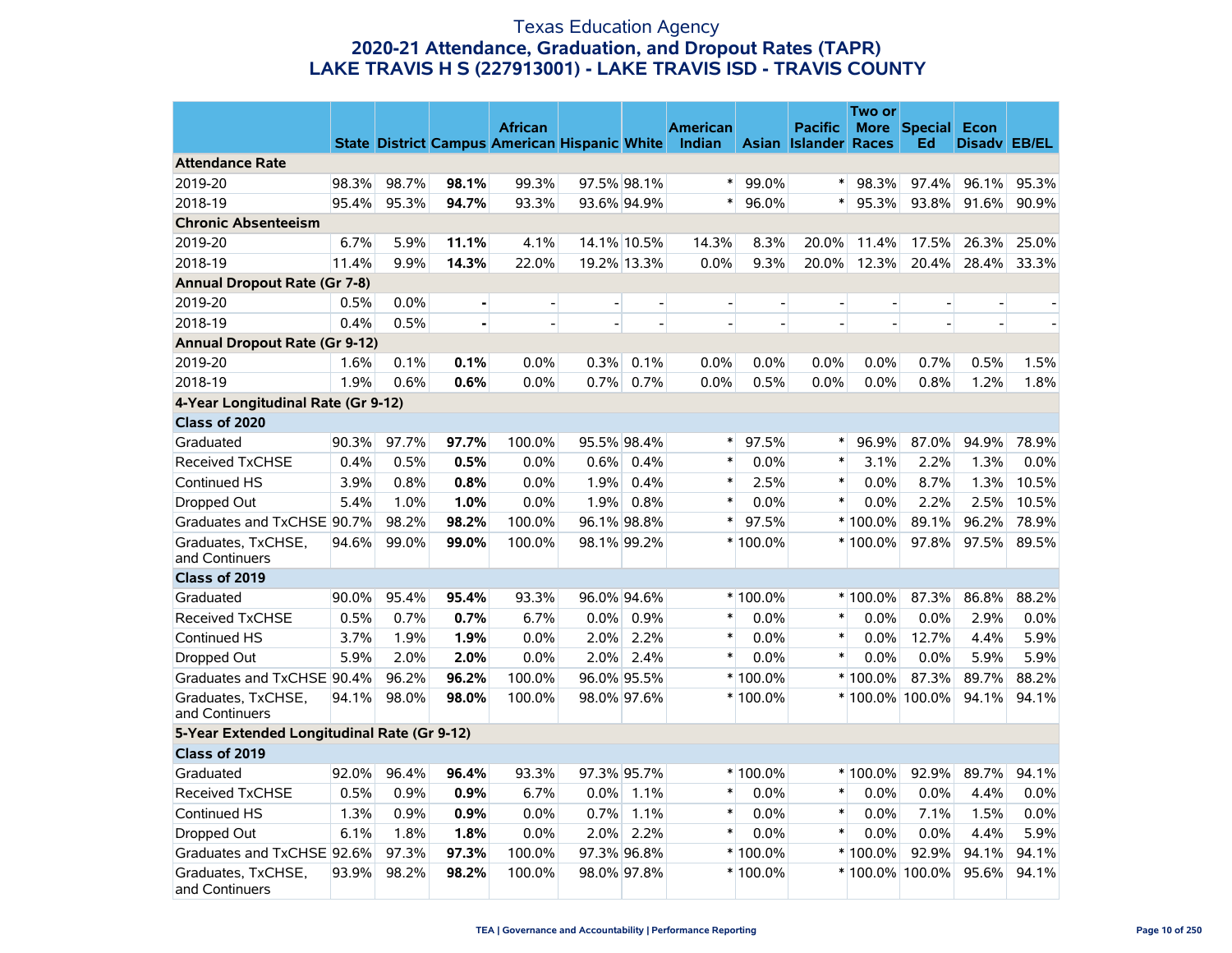## Texas Education Agency **2020-21 Attendance, Graduation, and Dropout Rates (TAPR) LAKE TRAVIS H S (227913001) - LAKE TRAVIS ISD - TRAVIS COUNTY**

|                                                             |       |       |         |                                                                        |               |             |                          |            |                                  | <b>Two or</b>               |                      |                      |              |
|-------------------------------------------------------------|-------|-------|---------|------------------------------------------------------------------------|---------------|-------------|--------------------------|------------|----------------------------------|-----------------------------|----------------------|----------------------|--------------|
|                                                             |       |       |         | <b>African</b><br><b>State District Campus American Hispanic White</b> |               |             | American<br>Indian       |            | <b>Pacific</b><br>Asian Islander | <b>More</b><br><b>Races</b> | <b>Special</b><br>Ed | Econ<br>Disady EB/EL |              |
| Class of 2018                                               |       |       |         |                                                                        |               |             |                          |            |                                  |                             |                      |                      |              |
| Graduated                                                   | 92.2% | 96.5% | 96.5%   | 85.7%                                                                  |               | 97.4% 96.3% | $\ast$                   | 97.5%      | $\overline{a}$                   | 96.4%                       | 90.7%                |                      | 98.0% 100.0% |
| <b>Received TxCHSE</b>                                      | 0.6%  | 0.6%  | 0.6%    | 0.0%                                                                   | $0.0\%$       | 0.8%        | $\pmb{\ast}$             | 0.0%       | $\overline{a}$                   | 0.0%                        | 0.0%                 | 2.0%                 | 0.0%         |
| Continued HS                                                | 1.1%  | 0.4%  | 0.4%    | 0.0%                                                                   | 0.0%          | 0.6%        | $\ast$                   | 0.0%       | $\overline{\phantom{a}}$         | 0.0%                        | 3.7%                 | 0.0%                 | 0.0%         |
| Dropped Out                                                 | 6.1%  | 2.5%  | 2.5%    | 14.3%                                                                  | 2.6%          | 2.3%        | $\ast$                   | 2.5%       |                                  | 3.6%                        | 5.6%                 | 0.0%                 | 0.0%         |
| Graduates and TxCHSE 92.8%                                  |       | 97.1% | 97.1%   | 85.7%                                                                  |               | 97.4% 97.1% | $\ast$                   | 97.5%      |                                  | 96.4%                       |                      | 90.7% 100.0% 100.0%  |              |
| Graduates, TxCHSE,<br>and Continuers                        | 93.9% | 97.5% | 97.5%   | 85.7%                                                                  |               | 97.4% 97.7% | $\ast$                   | 97.5%      |                                  | 96.4%                       |                      | 94.4% 100.0% 100.0%  |              |
| 6-Year Extended Longitudinal Rate (Gr 9-12)                 |       |       |         |                                                                        |               |             |                          |            |                                  |                             |                      |                      |              |
| Class of 2018                                               |       |       |         |                                                                        |               |             |                          |            |                                  |                             |                      |                      |              |
| Graduated                                                   | 92.6% | 96.8% | 96.8%   | 85.7%                                                                  |               | 97.4% 96.7% | $\ast$                   | 97.5%      | $\overline{\phantom{a}}$         | 96.4%                       | 92.7%                |                      | 98.0% 100.0% |
| <b>Received TxCHSE</b>                                      | 0.7%  | 0.6%  | 0.6%    | $0.0\%$                                                                | $0.0\%$       | 0.8%        | $\ast$                   | 0.0%       | $\overline{\phantom{a}}$         | 0.0%                        | 0.0%                 | 2.0%                 | 0.0%         |
| Continued HS                                                | 0.6%  | 0.1%  | 0.1%    | 0.0%                                                                   | $0.0\%$       | 0.2%        | $\pmb{\ast}$             | 0.0%       | $\blacksquare$                   | 0.0%                        | 1.8%                 | 0.0%                 | 0.0%         |
| Dropped Out                                                 | 6.1%  | 2.5%  | 2.5%    | 14.3%                                                                  | 2.6%          | 2.3%        | $\ast$                   | 2.5%       |                                  | 3.6%                        | 5.5%                 | 0.0%                 | 0.0%         |
| Graduates and TxCHSE 93.3%                                  |       | 97.4% | 97.4%   | 85.7%                                                                  |               | 97.4% 97.5% | $\ast$                   | 97.5%      |                                  | 96.4%                       |                      | 92.7% 100.0% 100.0%  |              |
| Graduates, TxCHSE,<br>and Continuers                        | 93.9% | 97.5% | 97.5%   | 85.7%                                                                  |               | 97.4% 97.7% | $\ast$                   | 97.5%      |                                  | 96.4%                       |                      | 94.5% 100.0% 100.0%  |              |
| Class of 2017                                               |       |       |         |                                                                        |               |             |                          |            |                                  |                             |                      |                      |              |
| Graduated                                                   | 92.4% | 96.5% | 96.6%   | 100.0%                                                                 |               | 94.1% 97.1% |                          | $-$ 97.1%  |                                  | $-100.0\%$                  | 89.5%                | 87.8%                | 71.4%        |
| Received TxCHSE                                             | 0.7%  | 0.3%  | 0.3%    | 0.0%                                                                   | 0.7%          | 0.2%        | 니                        | 0.0%       |                                  | 0.0%                        | 0.0%                 | 1.4%                 | 0.0%         |
| Continued HS                                                | 0.6%  | 0.5%  | 0.5%    | $0.0\%$                                                                | 0.0%          | 0.7%        | $\overline{\phantom{a}}$ | 0.0%       |                                  | 0.0%                        | 7.9%                 | 1.4%                 | 0.0%         |
| Dropped Out                                                 | 6.3%  | 2.8%  | 2.6%    | $0.0\%$                                                                | 5.1%          | 2.0%        | $\sim$                   | 2.9%       | $\overline{a}$                   | $0.0\%$                     | 2.6%                 | 9.5%                 | 28.6%        |
| Graduates and TxCHSE 93.2%                                  |       | 96.8% | 96.9%   | 100.0%                                                                 |               | 94.9% 97.3% |                          | 97.1%      |                                  | $-100.0\%$                  | 89.5%                | 89.2%                | 71.4%        |
| Graduates, TxCHSE,<br>and Continuers                        | 93.7% | 97.2% | 97.4%   | 100.0%                                                                 |               | 94.9% 98.0% |                          | 97.1%      |                                  | $-100.0\%$                  | 97.4%                | 90.5%                | 71.4%        |
| 4-Year Federal Graduation Rate Without Exclusions (Gr 9-12) |       |       |         |                                                                        |               |             |                          |            |                                  |                             |                      |                      |              |
| Class of 2020                                               | 90.3% | 97.3% | 97.3%   | 100.0%                                                                 |               | 94.9% 98.2% |                          | $*$ 97.5%  | $\ast$                           | 93.9%                       | 85.1%                | 94.9%                | 78.9%        |
| Class of 2019                                               | 90.0% | 95.3% | 95.3%   | 93.3%                                                                  |               | 96.0% 94.4% |                          | $*100.0\%$ |                                  | $*100.0\%$                  | 85.7%                | 86.8%                | 88.2%        |
| <b>RHSP/DAP Graduates (Longitudinal Rate)</b>               |       |       |         |                                                                        |               |             |                          |            |                                  |                             |                      |                      |              |
| Class of 2020                                               | 83.0% |       | $\star$ | $\blacksquare$                                                         | $\frac{1}{2}$ |             |                          | $\ast$     | $\frac{1}{2}$                    | $\ast$                      | $\ast$               |                      |              |
| Class of 2019                                               | 73.3% |       |         | $\overline{a}$                                                         |               |             |                          |            |                                  |                             |                      |                      |              |
| <b>FHSP-E Graduates (Longitudinal Rate)</b>                 |       |       |         |                                                                        |               |             |                          |            |                                  |                             |                      |                      |              |
| Class of 2020                                               | 4.3%  | 1.4%  | 1.4%    | 0.0%                                                                   | 2.7%          | 1.2%        | $\ast$                   | $0.0\%$    | $\ast$                           | 0.0%                        | 12.8%                | 5.3%                 | 13.3%        |
| Class of 2019                                               | 4.2%  | 2.0%  | 2.0%    | 14.3%                                                                  | 2.8%          | 1.4%        | $\ast$                   | 2.1%       | $\ast$                           | 0.0%                        | 11.4%                | 5.2%                 | 6.7%         |
| <b>FHSP-DLA Graduates (Longitudinal Rate)</b>               |       |       |         |                                                                        |               |             |                          |            |                                  |                             |                      |                      |              |
| Class of 2020                                               | 83.5% | 93.0% | 93.0%   | 88.9%                                                                  |               | 86.5% 94.3% |                          | $*100.0\%$ | $\ast$                           | 96.7%                       | 43.6%                | 77.3%                | 40.0%        |
| Class of 2019                                               | 83.5% | 91.6% | 91.6%   | 64.3%                                                                  |               | 90.8% 92.4% | $\ast$                   | 95.7%      | $\ast$                           | 87.5%                       | 47.7%                | 81.0%                | 80.0%        |
| RHSP/DAP/FHSP-E/FHSP-DLA Graduates (Longitudinal Rate)      |       |       |         |                                                                        |               |             |                          |            |                                  |                             |                      |                      |              |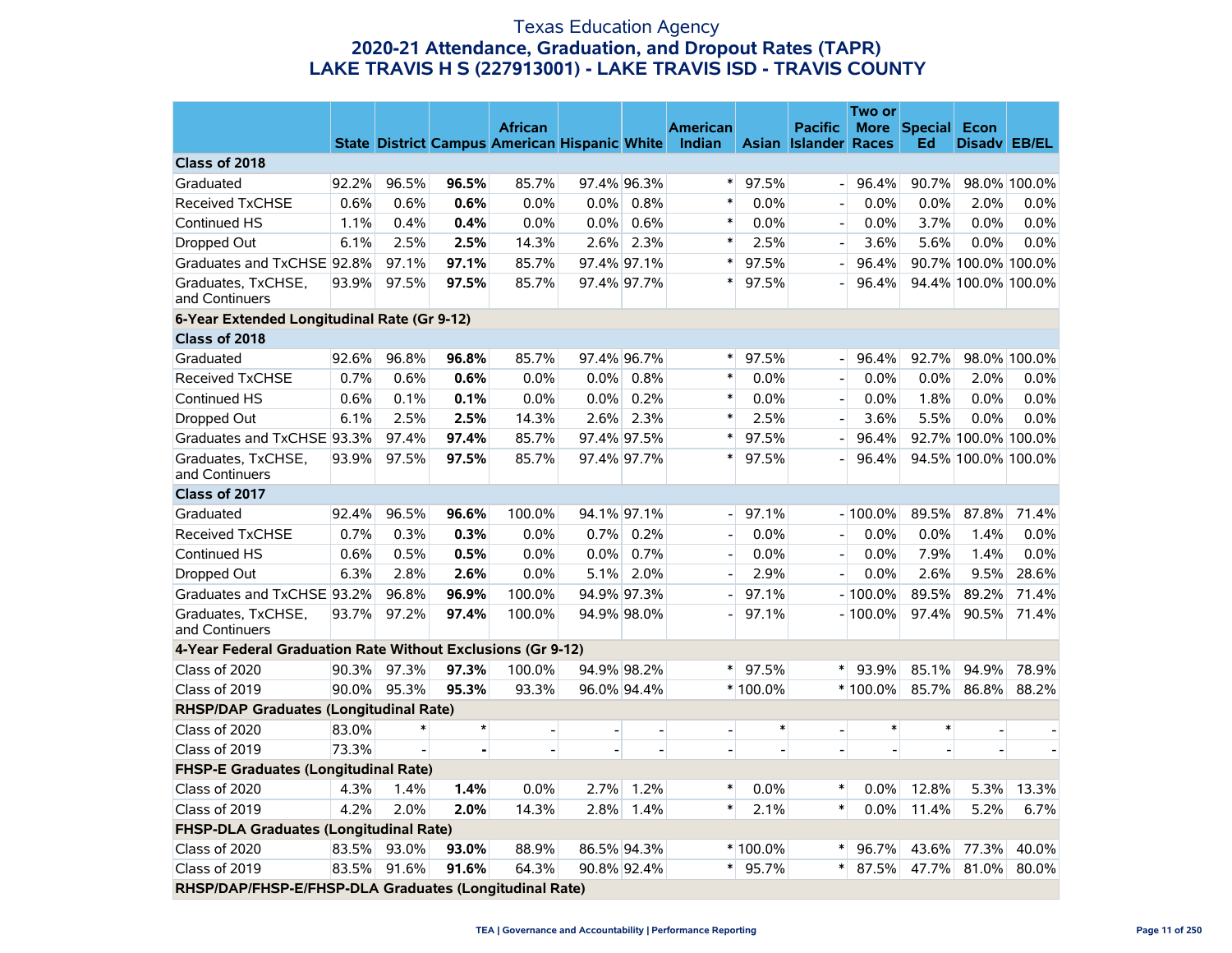### Texas Education Agency **2020-21 Attendance, Graduation, and Dropout Rates (TAPR) LAKE TRAVIS H S (227913001) - LAKE TRAVIS ISD - TRAVIS COUNTY**

|                                                  |       |       |       | <b>African</b>                                       |             |             | American |            | <b>Pacific</b>  | <b>Two or</b><br><b>More</b> | <b>Special</b> | Econ          |       |
|--------------------------------------------------|-------|-------|-------|------------------------------------------------------|-------------|-------------|----------|------------|-----------------|------------------------------|----------------|---------------|-------|
|                                                  |       |       |       | <b>State District Campus American Hispanic White</b> |             |             | Indian   | Asian      | <b>Islander</b> | <b>Races</b>                 | Ed             | <b>Disady</b> | EB/EL |
| Class of 2020                                    | 87.8% | 94.3% | 94.3% | 88.9%                                                | 89.2% 95.5% |             |          | $*100.0\%$ | $\ast$          | 93.5%                        | 55.0%          | 82.7%         | 53.3% |
| Class of 2019                                    | 87.6% | 93.5% | 93.5% | 78.6%                                                |             | 93.7% 93.8% |          | 97.9%      | ∗               | 87.5%                        | 59.1%          | 86.2%         | 86.7% |
| <b>RHSP/DAP Graduates (Annual Rate)</b>          |       |       |       |                                                      |             |             |          |            |                 |                              |                |               |       |
| 2019-20                                          | 38.6% | 20.0% | 20.0% |                                                      |             | $\ast$      |          | $\ast$     |                 | $\ast$                       | $\star$        | $\ast$        |       |
| 2018-19                                          | 32.7% | ж     |       |                                                      |             |             |          |            |                 | $\star$                      |                |               |       |
| <b>FHSP-E Graduates (Annual Rate)</b>            |       |       |       |                                                      |             |             |          |            |                 |                              |                |               |       |
| 2019-20                                          | 4.4%  | 1.4%  | 1.4%  | $0.0\%$                                              | 2.6%        | 1.2%        | $\ast$   | $0.0\%$    | $\ast$          | $0.0\%$                      | 9.3%           | 5.1%          | 11.8% |
| 2018-19                                          | 4.4%  | 1.9%  | 1.9%  | 13.3%                                                | 2.7%        | 1.3%        | $\ast$   | 2.1%       | $\ast$          | $0.0\%$                      | 9.8%           | 5.1%          | 6.3%  |
| <b>FHSP-DLA Graduates (Annual Rate)</b>          |       |       |       |                                                      |             |             |          |            |                 |                              |                |               |       |
| 2019-20                                          | 81.8% | 92.5% | 92.5% | 87.5%                                                |             | 86.8% 93.4% |          | $*100.0\%$ | $\ast$          | 96.8%                        | 34.9%          | 77.2%         | 41.2% |
| 2018-19                                          | 82.1% | 90.2% | 90.2% | 66.7%                                                |             | 86.6% 91.5% | ∗        | 95.7%      | $\ast$          | 91.3%                        | 43.1%          | 79.7%         | 75.0% |
| RHSP/DAP/FHSP-E/FHSP-DLA Graduates (Annual Rate) |       |       |       |                                                      |             |             |          |            |                 |                              |                |               |       |
| 2019-20                                          | 85.8% | 93.4% | 93.4% | 87.5%                                                |             | 89.4% 94.0% |          | $*100.0\%$ | $\ast$          | 93.8%                        | 40.4%          | 81.3%         | 52.9% |
| 2018-19                                          | 85.9% | 91.8% | 91.8% | 80.0%                                                |             | 89.3% 92.6% |          | 97.9%      | ∗               | 87.5%                        | 50.9%          | 84.7%         | 81.3% |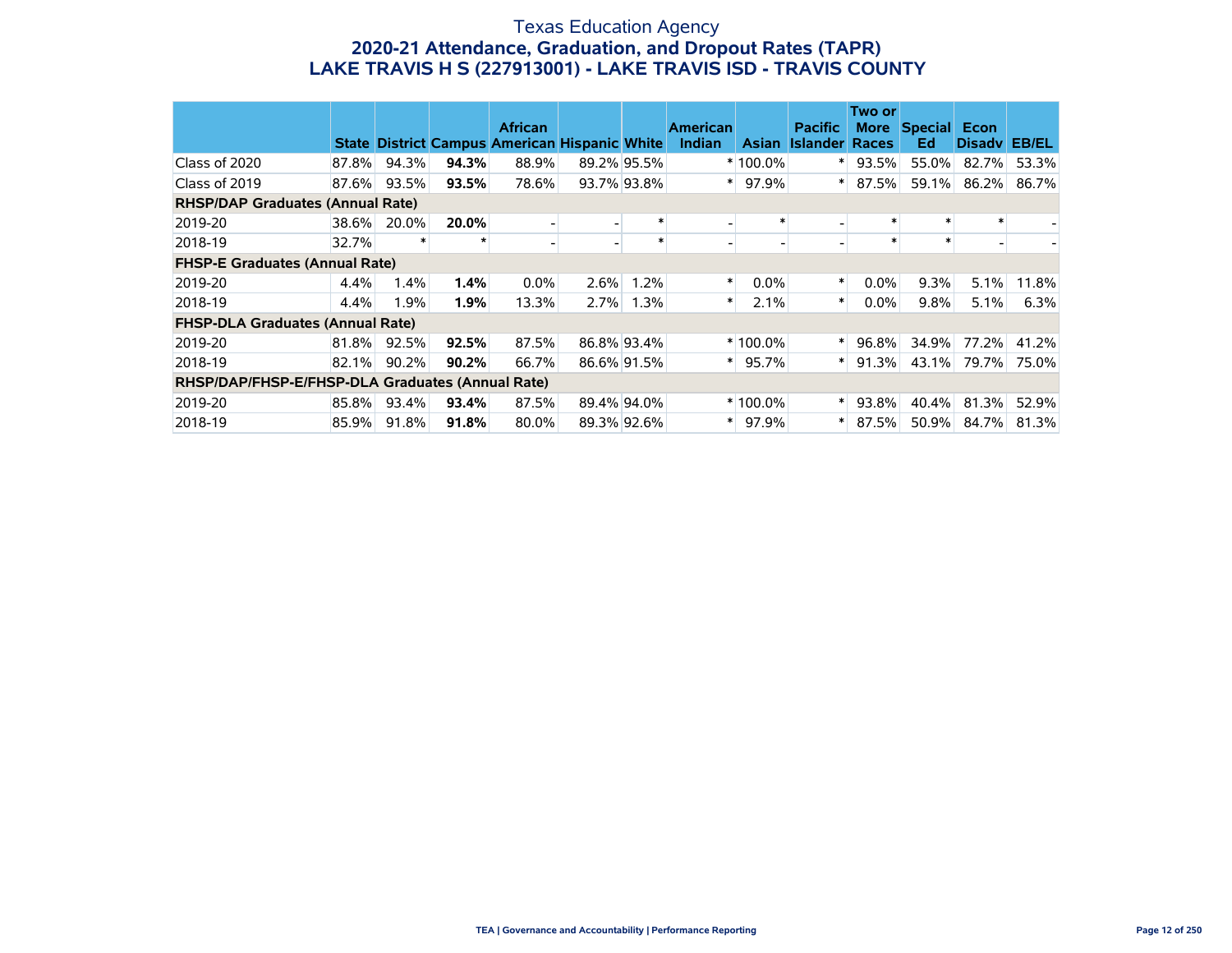### Texas Education Agency **2020-21 Graduation Profile (TAPR) LAKE TRAVIS H S (227913001) - LAKE TRAVIS ISD - TRAVIS COUNTY**

|                                                            | Count | <b>Campus Campus District</b><br><b>Percent Count</b> |                | <b>State</b><br>Count |
|------------------------------------------------------------|-------|-------------------------------------------------------|----------------|-----------------------|
| Graduates (2019-20 Annual Graduates)                       |       |                                                       |                |                       |
| Total Graduates                                            | 737   | 100.0%                                                |                | 737 360,220           |
| <b>By Ethnicity:</b>                                       |       |                                                       |                |                       |
| African American                                           | 8     | 1.1%                                                  | 8              | 44,729                |
| Hispanic                                                   | 151   | 20.5%                                                 | 151            | 184,060               |
| White                                                      | 502   | 68.1%                                                 |                | 502 105,215           |
| American Indian                                            | 1     | 0.1%                                                  | 1              | 1,226                 |
| Asian                                                      | 41    | 5.6%                                                  | 41             | 17,126                |
| Pacific Islander                                           | 2     | 0.3%                                                  | $\overline{2}$ | 557                   |
| Two or More Races                                          | 32    | 4.3%                                                  | 32             | 7,307                 |
| <b>By Graduation Type:</b>                                 |       |                                                       |                |                       |
| Minimum H.S. Program                                       | 4     | 0.5%                                                  | 4              | 1,512                 |
| Recommended H.S. Program/Distinguished Achievement Program |       | 0.1%                                                  | 1              | 952                   |
| Foundation H.S. Program (No Endorsement)                   | 45    | 6.1%                                                  | 45             | 49,535                |
| Foundation H.S. Program (Endorsement)                      | 10    | 1.4%                                                  | 10             | 15,689                |
| Foundation H.S. Program (DLA)                              | 677   | 91.9%                                                 |                | 677 292,532           |
|                                                            |       |                                                       |                |                       |
| <b>Special Education Graduates</b>                         | 47    | 6.4%                                                  | 47             | 29,018                |
| Economically Disadvantaged Graduates                       | 80    | 10.9%                                                 | 80             | 187,187               |
| Emergent Bilingual (EB)/English Learner (EL) Graduates     | 17    | 2.3%                                                  | 17             | 29,639                |
| <b>At-Risk Graduates</b>                                   | 139   | 18.9%                                                 |                | 139 148,836           |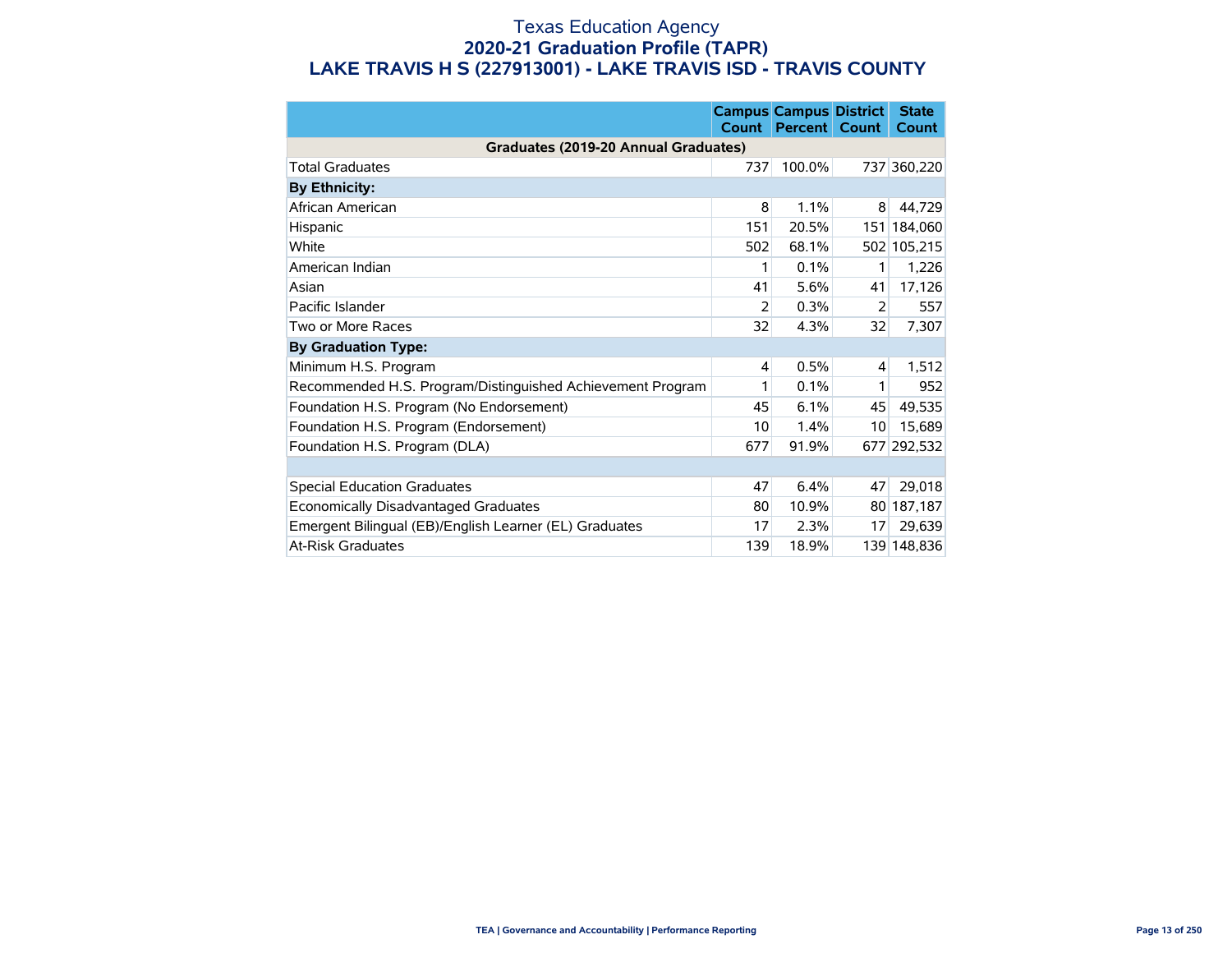Texas Education Agency **2020-21 College, Career, and Military Readiness (CCMR) (TAPR) LAKE TRAVIS H S (227913001) - LAKE TRAVIS ISD - TRAVIS COUNTY**

| <b>Academic</b>                                                    |              |       |       | <b>African</b>                          |       |                                          | American                                                                             |              | <b>Pacific</b>  | Two or<br><b>More</b> | <b>Special</b> | Econ          |         |
|--------------------------------------------------------------------|--------------|-------|-------|-----------------------------------------|-------|------------------------------------------|--------------------------------------------------------------------------------------|--------------|-----------------|-----------------------|----------------|---------------|---------|
| Year                                                               | <b>State</b> |       |       | District Campus American Hispanic White |       |                                          | Indian                                                                               | <b>Asian</b> | <b>Islander</b> | <b>Races</b>          | Ed             | <b>Disadv</b> | EB/EL   |
|                                                                    |              |       |       |                                         |       |                                          | <b>College, Career, and Military Ready</b><br><b>Graduates (Student Achievement)</b> |              |                 |                       |                |               |         |
| College, Career, or Military Ready (Annual Graduates)              |              |       |       |                                         |       |                                          |                                                                                      |              |                 |                       |                |               |         |
| 2019-20                                                            | 63.0%        | 82.4% | 82.4% | 50.0%                                   | 75.5% | 83.5%                                    | $\ast$                                                                               | 97.6%        | *               | 87.5%                 | 57.4%          | 56.3%         | 41.2%   |
| 2018-19                                                            | 72.9%        | 88.0% | 88.0% | 63.3%                                   | 85.7% | 89.3%                                    | $\ast$                                                                               | 90.4%        | $\ast$          | 85.4%                 | 70.2%          | 79.2%         | 84.4%   |
|                                                                    |              |       |       |                                         |       | <b>College Ready</b><br><b>Graduates</b> |                                                                                      |              |                 |                       |                |               |         |
| <b>College Ready (Annual Graduates)</b>                            |              |       |       |                                         |       |                                          |                                                                                      |              |                 |                       |                |               |         |
| 2019-20                                                            | 53.4%        | 79.0% | 79.0% | 50.0%                                   | 71.5% | 80.1%                                    | $\ast$                                                                               | 97.6%        | *               | 84.4%                 | 8.5%           | 48.8%         | 23.5%   |
| 2018-19                                                            | 53.0%        | 78.2% | 78.2% | 46.7%                                   | 72.7% | 80.2%                                    | $\ast$                                                                               | 87.2%        | $\ast$          | 75.0%                 | 26.3%          | 60.0%         | 56.3%   |
| TSI Criteria Graduates in English Language Arts (Annual Graduates) |              |       |       |                                         |       |                                          |                                                                                      |              |                 |                       |                |               |         |
| 2019-20                                                            | 59.7%        | 83.7% | 83.7% | 75.0%                                   | 74.2% | 85.9%                                    | $\ast$                                                                               | 95.1%        | $\ast$          | 84.4%                 | 21.3%          | 51.3%         | 17.6%   |
| 2018-19                                                            | 60.7%        | 84.5% | 84.5% | 73.3%                                   | 75.3% | 86.9%                                    | $\ast$                                                                               | 95.7%        | $\ast$          | 79.2%                 | 40.4%          | 60.0%         | 31.3%   |
| TSI Criteria Graduates in Mathematics (Annual Graduates)           |              |       |       |                                         |       |                                          |                                                                                      |              |                 |                       |                |               |         |
| 2019-20                                                            | 47.9%        | 73.0% | 73.0% | 50.0%                                   | 59.6% | 75.7%                                    | $\ast$                                                                               | 92.7%        | $\ast$          | 78.1%                 | 6.4%           | 37.5%         | 23.5%   |
| 2018-19                                                            | 48.6%        | 75.9% | 75.9% | 46.7%                                   | 62.0% | 80.0%                                    | $\ast$                                                                               | 87.2%        | $\ast$          | 79.2%                 | 21.1%          | 51.7%         | 18.8%   |
| TSI Criteria Graduates in Both Subjects (Annual Graduates)         |              |       |       |                                         |       |                                          |                                                                                      |              |                 |                       |                |               |         |
| 2019-20                                                            | 43.2%        | 72.6% | 72.6% | 50.0%                                   | 58.9% | 75.3%                                    | $\ast$                                                                               | 92.7%        | $\ast$          | 78.1%                 | 4.3%           | 36.3%         | 17.6%   |
| 2018-19                                                            | 44.2%        | 74.7% | 74.7% | 46.7%                                   | 62.0% | 78.7%                                    | $\ast$                                                                               | 85.1%        | $\ast$          | 75.0%                 | 21.1%          | 50.0%         | 18.8%   |
| AP / IB Met Criteria in Any Subject (Annual Graduates)             |              |       |       |                                         |       |                                          |                                                                                      |              |                 |                       |                |               |         |
| 2019-20                                                            | 21.1%        | 48.8% | 48.8% | 12.5%                                   | 42.4% | 49.8%                                    | $\ast$                                                                               | 73.2%        | $\ast$          | 43.8%                 | 4.3%           | 28.8%         | 5.9%    |
| 2018-19                                                            | 21.1%        | 50.1% | 50.1% | 13.3%                                   | 50.7% | 48.9%                                    | $\pmb{\ast}$                                                                         | 61.7%        | $\ast$          | 66.7%                 | 5.3%           | 35.0%         | 43.8%   |
| <b>Associate Degree (Annual Graduates)</b>                         |              |       |       |                                         |       |                                          |                                                                                      |              |                 |                       |                |               |         |
| 2019-20                                                            | 2.1%         | 0.0%  | 0.0%  | $0.0\%$                                 | 0.0%  | 0.0%                                     | $\ast$                                                                               | $0.0\%$      | $\ast$          | 0.0%                  | 0.0%           | 0.0%          | $0.0\%$ |
| 2018-19                                                            | 1.9%         | 0.0%  | 0.0%  | 0.0%                                    | 0.0%  | 0.0%                                     | $\ast$                                                                               | 0.0%         | $\ast$          | 0.0%                  | 0.0%           | 0.0%          | 0.0%    |
| Dual Course Credits in Any Subject (Annual Graduates)              |              |       |       |                                         |       |                                          |                                                                                      |              |                 |                       |                |               |         |
| 2019-20                                                            | 24.6%        | 33.8% | 33.8% | 12.5%                                   | 27.2% | 33.7%                                    | $\pmb{\ast}$                                                                         | 63.4%        | $\ast$          | 34.4%                 | 0.0%           | 15.0%         | 5.9%    |
| 2018-19                                                            | 23.1%        | 14.4% | 14.4% | 6.7%                                    | 10.7% | 15.6%                                    | $\ast$                                                                               | 17.0%        | $\ast$          | 16.7%                 | 0.0%           | 5.0%          | 0.0%    |
| <b>Onramps Course Credits (Annual Graduates)</b>                   |              |       |       |                                         |       |                                          |                                                                                      |              |                 |                       |                |               |         |
| 2019-20                                                            | 4.0%         | 27.4% | 27.4% | 12.5%                                   | 22.5% | 26.9%                                    | $\ast$                                                                               | 51.2%        | $\ast$          | 34.4%                 | 4.3%           | 11.3%         | 5.9%    |
| 2018-19                                                            | 2.3%         | 6.7%  | 6.7%  | 0.0%                                    | 8.0%  | 4.4%                                     | $\ast$                                                                               | 21.3%        | $\ast$          | 16.7%                 | 1.8%           | 3.3%          | 0.0%    |
|                                                                    |              |       |       |                                         |       | <b>Graduates</b>                         | <b>Career / Military Ready</b>                                                       |              |                 |                       |                |               |         |
| <b>Career or Military Ready (Annual Graduates)</b>                 |              |       |       |                                         |       |                                          |                                                                                      |              |                 |                       |                |               |         |
| 2019-20                                                            | 18.7%        | 5.4%  | 5.4%  | $0.0\%$                                 | 7.3%  | 5.4%                                     | $\pmb{\ast}$                                                                         | 0.0%         | $\ast$          | 3.1%                  | 57.4%          | 7.5%          | 17.6%   |
| 2018-19                                                            | 40.4%        | 34.0% | 34.0% | 30.0%                                   | 34.7% | 35.1%                                    | $\ast$                                                                               | 27.7%        | $\ast$          | 27.1%                 | 66.7%          | 40.8%         | 53.1%   |
| Approved Industry-Based Certification (Annual Graduates)           |              |       |       |                                         |       |                                          |                                                                                      |              |                 |                       |                |               |         |
| 2019-20                                                            | 13.2%        | 1.8%  | 1.8%  | 0.0%                                    | 2.0%  | 2.0%                                     | $\ast$                                                                               | 0.0%         | *               | 0.0%                  | 0.0%           | 0.0%          | 0.0%    |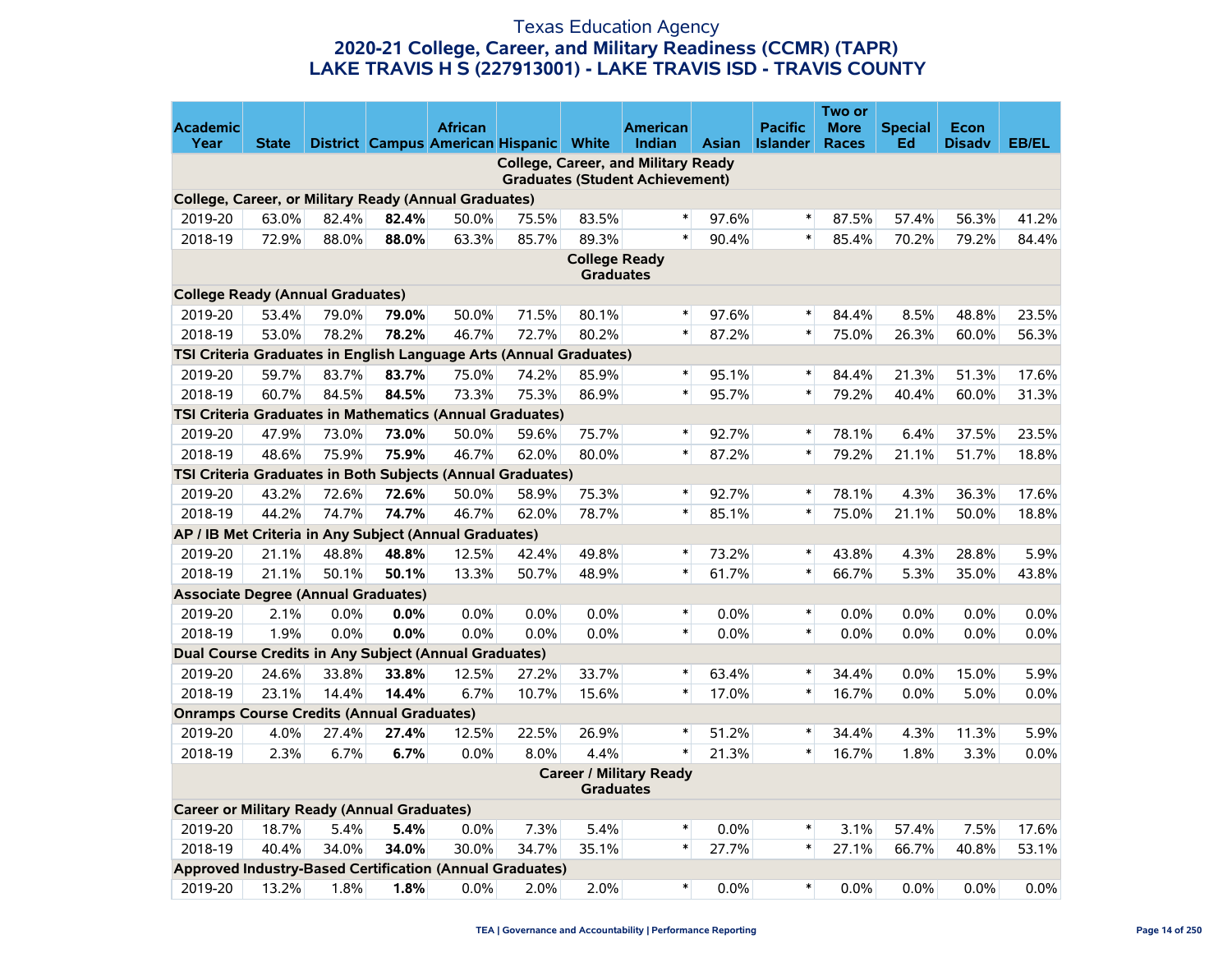### Texas Education Agency **2020-21 College, Career, and Military Readiness (CCMR) (TAPR) LAKE TRAVIS H S (227913001) - LAKE TRAVIS ISD - TRAVIS COUNTY**

| <b>Academic</b><br>Year                                                                                           | <b>State</b> |         |         | <b>African</b><br>District Campus American Hispanic |         | <b>White</b> | <b>American</b><br>Indian | <b>Asian</b> | <b>Pacific</b><br><b>Islander</b> | Two or<br><b>More</b><br><b>Races</b> | <b>Special</b><br>Ed. | Econ<br><b>Disady</b> | EB/EL   |
|-------------------------------------------------------------------------------------------------------------------|--------------|---------|---------|-----------------------------------------------------|---------|--------------|---------------------------|--------------|-----------------------------------|---------------------------------------|-----------------------|-----------------------|---------|
| 2018-19                                                                                                           | 10.7%        | 1.7%    | 1.7%    | $0.0\%$                                             | $0.7\%$ | 2.2%         |                           | 2.1%         | $\ast$                            | $0.0\%$                               | $0.0\%$               | $0.0\%$               | $0.0\%$ |
| Graduates with Level I or Level II Certificate (Annual Graduates)                                                 |              |         |         |                                                     |         |              |                           |              |                                   |                                       |                       |                       |         |
| 2019-20                                                                                                           | 0.7%         | $0.0\%$ | $0.0\%$ | $0.0\%$                                             | $0.0\%$ | $0.0\%$      |                           | $0.0\%$      | $\ast$                            | $0.0\%$                               | 0.0%                  | $0.0\%$               | $0.0\%$ |
| 2018-19                                                                                                           | 0.6%         | $0.0\%$ | $0.0\%$ | $0.0\%$                                             | $0.0\%$ | $0.0\%$      |                           | $0.0\%$      | $\ast$                            | $0.0\%$                               | $0.0\%$               | $0.0\%$               | $0.0\%$ |
| <b>Graduate with Completed IEP and Workforce Readiness (Annual Graduates)</b>                                     |              |         |         |                                                     |         |              |                           |              |                                   |                                       |                       |                       |         |
| 2019-20                                                                                                           | 2.4%         | 1.2%    | 1.2%    | $0.0\%$                                             | 2.0%    | 1.0%         |                           | $0.0\%$      | $\ast$                            | $3.1\%$                               | 19.1%                 | 3.8%                  | 17.6%   |
| 2018-19                                                                                                           | 2.3%         | 1.2%    | 1.2%    | $0.0\%$                                             | 2.7%    | 0.9%         |                           | $0.0\%$      | $\ast$                            | $0.0\%$                               | 14.0%                 | $5.0\%$               | 12.5%   |
| Graduates Under an Advanced Diploma Plan and Identified as a Current Special Education Student (Annual Graduates) |              |         |         |                                                     |         |              |                           |              |                                   |                                       |                       |                       |         |
| 2019-20                                                                                                           | 3.7%         | 2.6%    | 2.6%    | $0.0\%$                                             | $4.0\%$ | $2.4\%$      |                           | $0.0\%$      |                                   | $0.0\%$                               | 40.4%                 | 5.0%                  | 5.9%    |
| 2018-19                                                                                                           | 2.7%         | 3.9%    | 3.9%    | 6.7%                                                | 4.7%    | $3.8\%$      |                           | 2.1%         |                                   | 4.2%                                  | 47.4%                 | 8.3%                  | 25.0%   |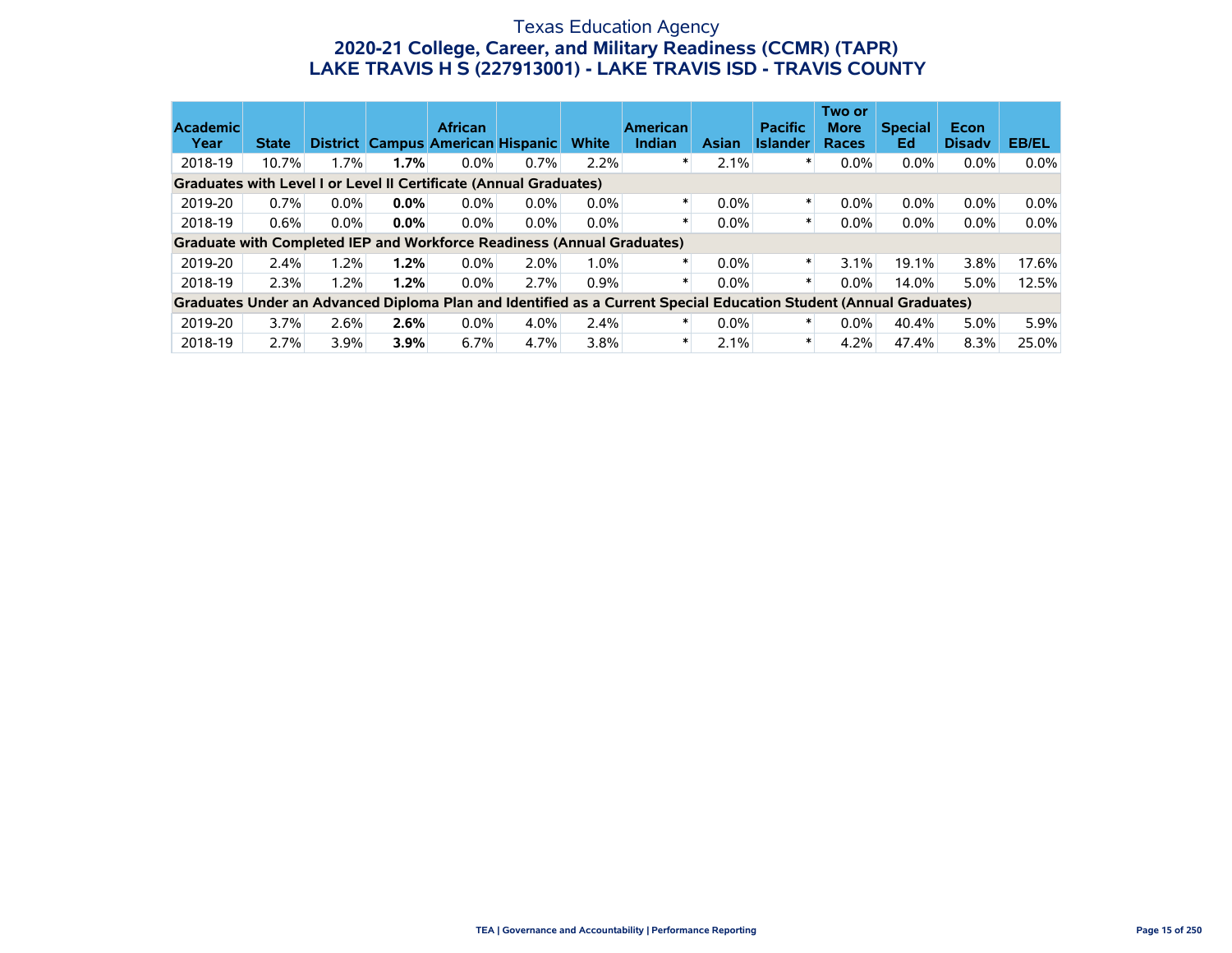#### Texas Education Agency **2020-21 CCMR-Related Indicators (TAPR) LAKE TRAVIS H S (227913001) - LAKE TRAVIS ISD - TRAVIS COUNTY**

|                                                                                  |                         |       |       |       |                                                                 |             |             |                                         |           |                | Two or      |                           |                     |        |
|----------------------------------------------------------------------------------|-------------------------|-------|-------|-------|-----------------------------------------------------------------|-------------|-------------|-----------------------------------------|-----------|----------------|-------------|---------------------------|---------------------|--------|
|                                                                                  | <b>Academic</b><br>Year |       |       |       | <b>African</b><br>State District Campus American Hispanic White |             |             | American<br>Indian Asian Islander Races |           | <b>Pacific</b> | <b>More</b> | <b>Special Econ</b><br>Ed | <b>Disadv EB/EL</b> |        |
| TSIA Results (Graduates >= Criterion) (Annual Graduates)                         |                         |       |       |       |                                                                 |             |             |                                         |           |                |             |                           |                     |        |
| Reading                                                                          | 2019-20                 | 30.1% | 14.1% | 14.1% | 25.0%                                                           | 14.6% 12.4% |             |                                         | $*26.8%$  | $\ast$         | 21.9%       | 10.6%                     | 8.8%                | 0.0%   |
|                                                                                  | 2018-19                 | 33.4% | 18.4% | 18.4% | 20.0%                                                           |             | 19.3% 17.3% |                                         | $*14.9%$  |                | 37.5%       | 15.8%                     | 20.0%               | 6.3%   |
| <b>Mathematics</b>                                                               | 2019-20                 | 21.2% | 13.7% | 13.7% | 12.5%                                                           |             | 13.9% 12.0% |                                         | $*29.3%$  |                | 21.9%       | 2.1%                      | 13.8%               | 5.9%   |
|                                                                                  | 2018-19                 | 24.7% | 16.4% | 16.4% | 6.7%                                                            |             | 14.7% 15.6% |                                         | $*23.4%$  |                | 33.3%       | 8.8%                      | 20.0%               | 0.0%   |
| <b>Both Subjects</b>                                                             | 2019-20                 | 16.4% | 11.3% | 11.3% | 12.5%                                                           |             | 10.6% 9.6%  |                                         | $*26.8%$  |                | 21.9%       | 0.0%                      | 7.5%                | 0.0%   |
|                                                                                  | 2018-19                 | 18.8% | 13.2% | 13.2% | 6.7%                                                            |             | 12.7% 12.4% |                                         | $*14.9%$  | $\ast$         | 29.2%       | 3.5%                      | 13.3%               | 0.0%   |
| <b>Completed and Received Credit for College Prep Courses (Annual Graduates)</b> |                         |       |       |       |                                                                 |             |             |                                         |           |                |             |                           |                     |        |
| English Language Arts                                                            | 2019-20                 | 7.3%  | 0.0%  | 0.0%  | 0.0%                                                            | 0.0%        | 0.0%        | $\ast$                                  | 0.0%      | $\ast$         | 0.0%        | 0.0%                      | 0.0%                | 0.0%   |
|                                                                                  | 2018-19                 | 5.1%  | 0.0%  | 0.0%  | 0.0%                                                            | 0.0%        | 0.0%        | $\ast$                                  | 0.0%      | $\ast$         | 0.0%        | 0.0%                      | 0.0%                | 0.0%   |
| <b>Mathematics</b>                                                               | 2019-20                 | 9.7%  | 0.0%  | 0.0%  | 0.0%                                                            | 0.0%        | 0.0%        | $\ast$                                  | 0.0%      | $\ast$         | 0.0%        | 0.0%                      | 0.0%                | 0.0%   |
|                                                                                  | 2018-19                 | 7.3%  | 0.0%  | 0.0%  | 0.0%                                                            | 0.0%        | 0.0%        | $\ast$                                  | 0.0%      | $\ast$         | 0.0%        | 0.0%                      | 0.0%                | 0.0%   |
| <b>Both Subjects</b>                                                             | 2019-20                 | 4.2%  | 0.0%  | 0.0%  | 0.0%                                                            | 0.0%        | 0.0%        | $\ast$                                  | 0.0%      | $\ast$         | 0.0%        | 0.0%                      | 0.0%                | 0.0%   |
|                                                                                  | 2018-19                 | 2.6%  | 0.0%  | 0.0%  | 0.0%                                                            | 0.0%        | 0.0%        | $\ast$                                  | 0.0%      | $\ast$         | 0.0%        | 0.0%                      | 0.0%                | 0.0%   |
| AP/IB Results (Participation) (Grades 11-12)                                     |                         |       |       |       |                                                                 |             |             |                                         |           |                |             |                           |                     |        |
| All Subjects                                                                     | 2020                    | 22.0% | 46.6% | 46.6% | 11.1%                                                           |             | 38.5% 46.7% |                                         | $*73.7%$  | $\ast$         | 50.7%       | 7.4%                      | 21.2% 10.4%         |        |
|                                                                                  | 2019                    | 25.2% | 42.0% | 42.0% | 22.7%                                                           |             | 34.7% 43.0% |                                         | * 57.8%   | $\ast$         | 46.6%       | 0.9%                      | 15.7%               | 8.9%   |
| English Language Arts                                                            | 2020                    | 12.7% | 16.8% | 16.8% | 5.6%                                                            |             | 13.5% 15.9% |                                         | $*33.3%$  |                | 26.0%       | 0.8%                      | 7.9%                | 0.0%   |
|                                                                                  | 2019                    | 14.5% | 12.9% | 12.9% | 13.6%                                                           |             | 6.4% 13.6%  |                                         | $*21.1%$  | $\ast$         | 22.4%       | 0.0%                      | 3.0%                | 0.0%   |
| <b>Mathematics</b>                                                               | 2020                    | 6.4%  | 22.4% | 22.4% | 5.6%                                                            |             | 16.0% 22.7% |                                         | $*37.4%$  | $\ast$         | 28.8%       | 4.1%                      | 9.5%                | 2.1%   |
|                                                                                  | 2019                    | 7.4%  | 21.0% | 21.0% | 9.1%                                                            |             | 15.8% 21.7% |                                         | $*32.2%$  | $\ast$         | 22.4%       | 0.0%                      | 3.7%                | 2.2%   |
| Science                                                                          | 2020                    | 9.4%  | 30.2% | 30.2% | 5.6%                                                            |             | 23.1% 30.0% |                                         | * 58.6%   |                | 31.5%       | 1.6%                      | 10.1%               | 2.1%   |
|                                                                                  | 2019                    | 10.4% | 24.0% | 24.0% | 4.5%                                                            |             | 17.0% 24.9% |                                         | $*38.9%$  |                | 29.3%       | 0.9%                      | 6.0%                | 0.0%   |
| Social Studies                                                                   | 2020                    | 12.4% | 17.0% | 17.0% | 0.0%                                                            | 11.9% 16.4% |             |                                         | $*141.4%$ |                | 21.9%       | 1.6%                      | 7.4%                | 0.0%   |
|                                                                                  | 2019                    | 13.9% | 15.4% | 15.4% | 13.6%                                                           |             | 9.3% 15.9%  |                                         | $*27.8%$  | $\ast$         | 22.4%       | 0.0%                      | 1.5%                | 2.2%   |
| AP/IB Results (Examinees >= Criterion) (Grades 11-12)                            |                         |       |       |       |                                                                 |             |             |                                         |           |                |             |                           |                     |        |
| All Subjects                                                                     | 2020                    | 59.0% | 77.0% | 77.0% | $\ast$                                                          |             | 70.8% 78.0% |                                         | $*84.9%$  | $\ast$         | 75.7%       | 77.8%                     | 77.5% 60.0%         |        |
|                                                                                  | 2019                    | 51.0% | 78.5% | 78.5% | 40.0%                                                           |             | 73.1% 79.5% |                                         | * 80.8%   | $\ast$         | 85.2%       | *                         | 76.2%               |        |
| English Language Arts                                                            | 2020                    | 50.1% | 80.2% | 80.2% | $\ast$                                                          |             | 71.4% 79.8% |                                         | $-84.8%$  |                | 94.7%       | *                         | 66.7%               |        |
|                                                                                  | 2019                    | 41.2% | 90.5% | 90.5% | $\ast$                                                          |             | 90.0% 91.0% |                                         | $-89.5%$  | $\ast$         | 92.3%       |                           | $\ast$              |        |
| Mathematics                                                                      | 2020                    | 56.5% | 77.7% | 77.7% | $\ast$                                                          |             | 68.0% 79.9% |                                         | $-89.2%$  | $\ast$         | 61.9%       | 80.0%                     | 72.2%               | $\ast$ |
|                                                                                  | 2019                    | 52.2% | 82.1% | 82.1% | $\ast$                                                          |             | 75.5% 84.0% |                                         | * 79.3%   | $\ast$         | 92.3%       |                           | 40.0%               | $\ast$ |
| Science                                                                          | 2020                    | 47.6% | 57.8% | 57.8% | $\ast$                                                          |             | 48.6% 60.0% |                                         | $* 60.3%$ |                | 56.5%       |                           | 52.6%               | $\ast$ |
|                                                                                  | 2019                    | 40.6% | 59.5% | 59.5% | $\ast$                                                          |             | 52.8% 59.3% |                                         | $-62.9%$  | $\ast$         | 82.4%       | $\ast$                    | 25.0%               |        |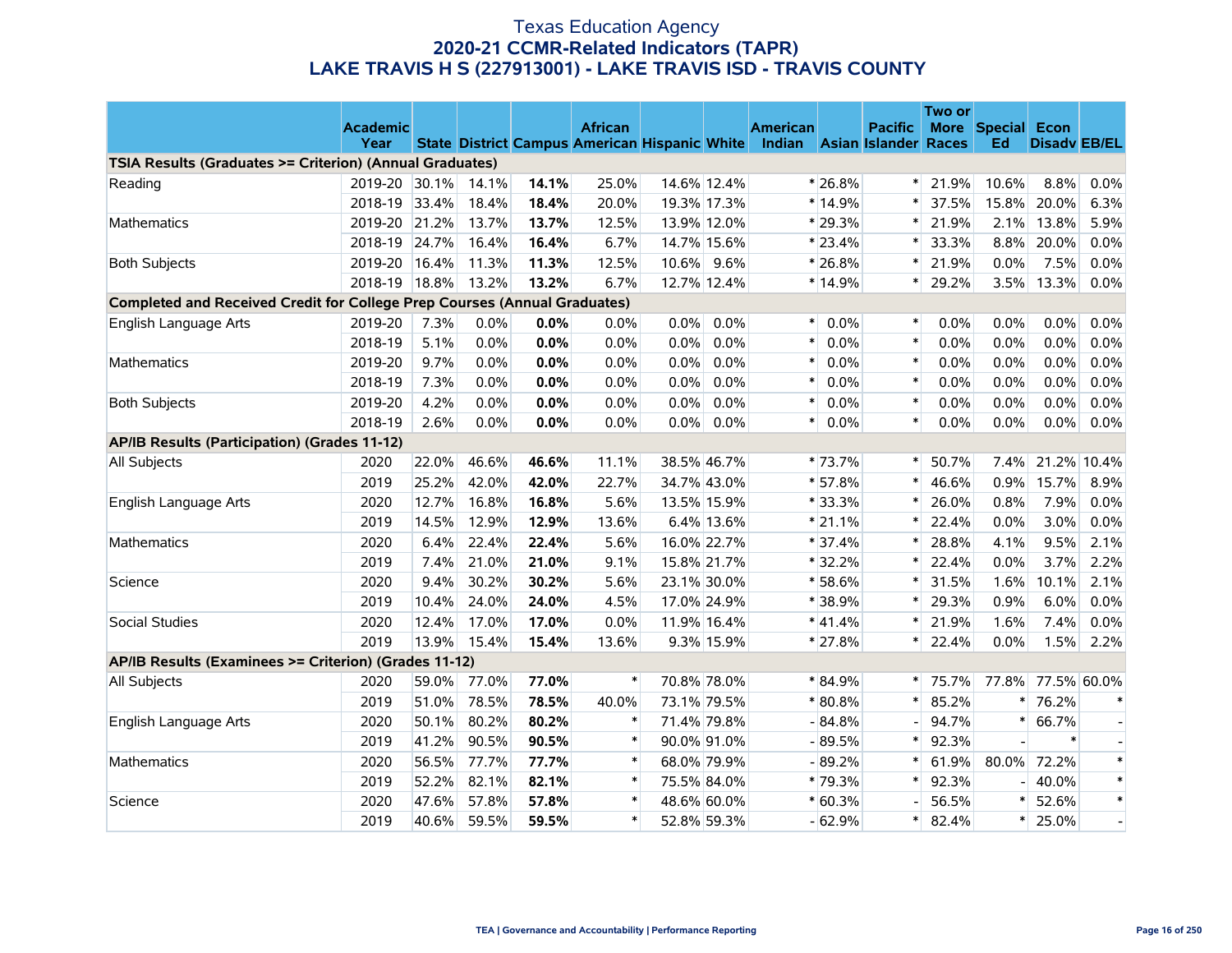### Texas Education Agency **2020-21 CCMR-Related Indicators (TAPR) LAKE TRAVIS H S (227913001) - LAKE TRAVIS ISD - TRAVIS COUNTY**

|                                             | <b>Academic</b><br>Year |       |       |       | <b>African</b><br><b>State District Campus American Hispanic White</b> |             |      | <b>American</b><br>Indian |          | <b>Pacific</b><br>Asian Islander | <b>Two or</b><br><b>More</b><br><b>Races</b> | Special<br>Ed | Econ<br><b>Disady EB/EL</b> |        |
|---------------------------------------------|-------------------------|-------|-------|-------|------------------------------------------------------------------------|-------------|------|---------------------------|----------|----------------------------------|----------------------------------------------|---------------|-----------------------------|--------|
| Social Studies                              | 2020                    | 52.3% | 83.8% | 83.8% |                                                                        | 83.8% 82.0% |      |                           | $-85.4%$ |                                  | $-100.0\%$                                   | $\ast$        | 85.7%                       |        |
|                                             | 2019                    | 46.3% | 86.2% | 86.2% | $\ast$                                                                 | 82.8% 87.7% |      |                           | - 84.0%  |                                  | 92.3%                                        |               |                             |        |
| <b>SAT/ACT Results (Annual Graduates)</b>   |                         |       |       |       |                                                                        |             |      |                           |          |                                  |                                              |               |                             |        |
| Tested                                      | 2019-20                 | 76.7% | 90.9% | 90.9% | 62.5%                                                                  | 80.1% 94.0% |      |                           | $*97.6%$ | $\ast$                           | 93.8%                                        | 33.3%         | 63.0% 23.5%                 |        |
|                                             | 2018-19                 | 75.0% | 88.5% | 88.5% | 86.7%                                                                  | 78.7% 90.9% |      |                           | $*93.6%$ | $\ast$                           | 91.7%                                        | 40.4%         | 65.0% 31.3%                 |        |
| At/Above Criterion for All Examinees        | 2019-20                 | 35.7% | 77.5% | 77.5% | 60.0%                                                                  | 68.6% 78.4% |      |                           | $-97.5%$ | $\ast$                           | 76.7%                                        | 18.8%         | 47.1%                       |        |
|                                             | 2018-19                 | 36.1% | 80.2% | 80.2% | 46.2%                                                                  | 73.7% 82.9% |      |                           | $*84.1%$ | $\ast$                           | 77.3%                                        | 30.4%         | 48.7% 60.0%                 |        |
| <b>Average SAT Score (Annual Graduates)</b> |                         |       |       |       |                                                                        |             |      |                           |          |                                  |                                              |               |                             |        |
| All Subjects                                | 2019-20                 | 1019  | 1194  | 1194  | 1146                                                                   | 1152        | 1194 |                           | 1299     | $\ast$                           | 1233                                         | 959           | 1045                        |        |
|                                             | 2018-19                 | 1027  | 1220  | 1220  | 1083                                                                   | 1179        | 1228 | $\ast$                    | 1267     | $\ast$                           | 1274                                         | 1011          | 1071                        | 1058   |
| English Language Arts and Writing           | 2019-20                 | 513   | 601   | 601   | 564                                                                    | 581         | 602  |                           | 642      | $\ast$                           | 625                                          | 495           | 531                         | $\ast$ |
|                                             | 2018-19                 | 517   | 611   | 611   | 555                                                                    | 592         | 615  |                           | 632      | $\ast$                           | 637                                          | 531           | 542                         | 538    |
| <b>Mathematics</b>                          | 2019-20                 | 506   | 593   | 593   | 582                                                                    | 571         | 593  |                           | 657      | $\ast$                           | 608                                          | 464           | 514                         | $\ast$ |
|                                             | 2018-19                 | 510   | 609   | 609   | 528                                                                    | 587         | 613  | $\ast$                    | 635      | $\ast$                           | 637                                          | 480           | 530                         | 520    |
| <b>Average ACT Score (Annual Graduates)</b> |                         |       |       |       |                                                                        |             |      |                           |          |                                  |                                              |               |                             |        |
| All Subjects                                | 2019-20                 | 20    | 26    | 26    | $\ast$                                                                 | 23          | 26   |                           | 28       | $\ast$                           | 28                                           | 18            | 22                          | $\ast$ |
|                                             | 2018-19                 | 21    | 26    | 26    | 20                                                                     | 25          | 26   |                           | 27       |                                  | 29                                           | 19            | 20                          | $\ast$ |
| English Language Arts                       | 2019-20                 | 20    | 26    | 26    | $\ast$                                                                 | 24          | 26   |                           | 28       | $\ast$                           | 29                                           | 19            | 22                          | $\ast$ |
|                                             | 2018-19                 | 20    | 26    | 26    | 20                                                                     | 26          | 26   |                           | 27       |                                  | 30                                           | 19            | 20                          |        |
| <b>Mathematics</b>                          | 2019-20                 | 20    | 25    | 25    | $\ast$                                                                 | 23          | 25   |                           | 28       | $\ast$                           | 26                                           | 17            | 21                          | $\ast$ |
|                                             | 2018-19                 | 20    | 25    | 25    | 18                                                                     | 25          | 25   |                           | 27       |                                  | 27                                           | 17            | 20                          |        |
| Science                                     | 2019-20                 | 21    | 25    | 25    | $\ast$                                                                 | 23          | 25   |                           | 28       | $\ast$                           | 29                                           | 18            | 22                          | $\ast$ |
|                                             | 2018-19                 | 21    | 26    | 26    | 21                                                                     | 25          | 26   |                           | 27       |                                  | 29                                           | 19            | 22                          | $\ast$ |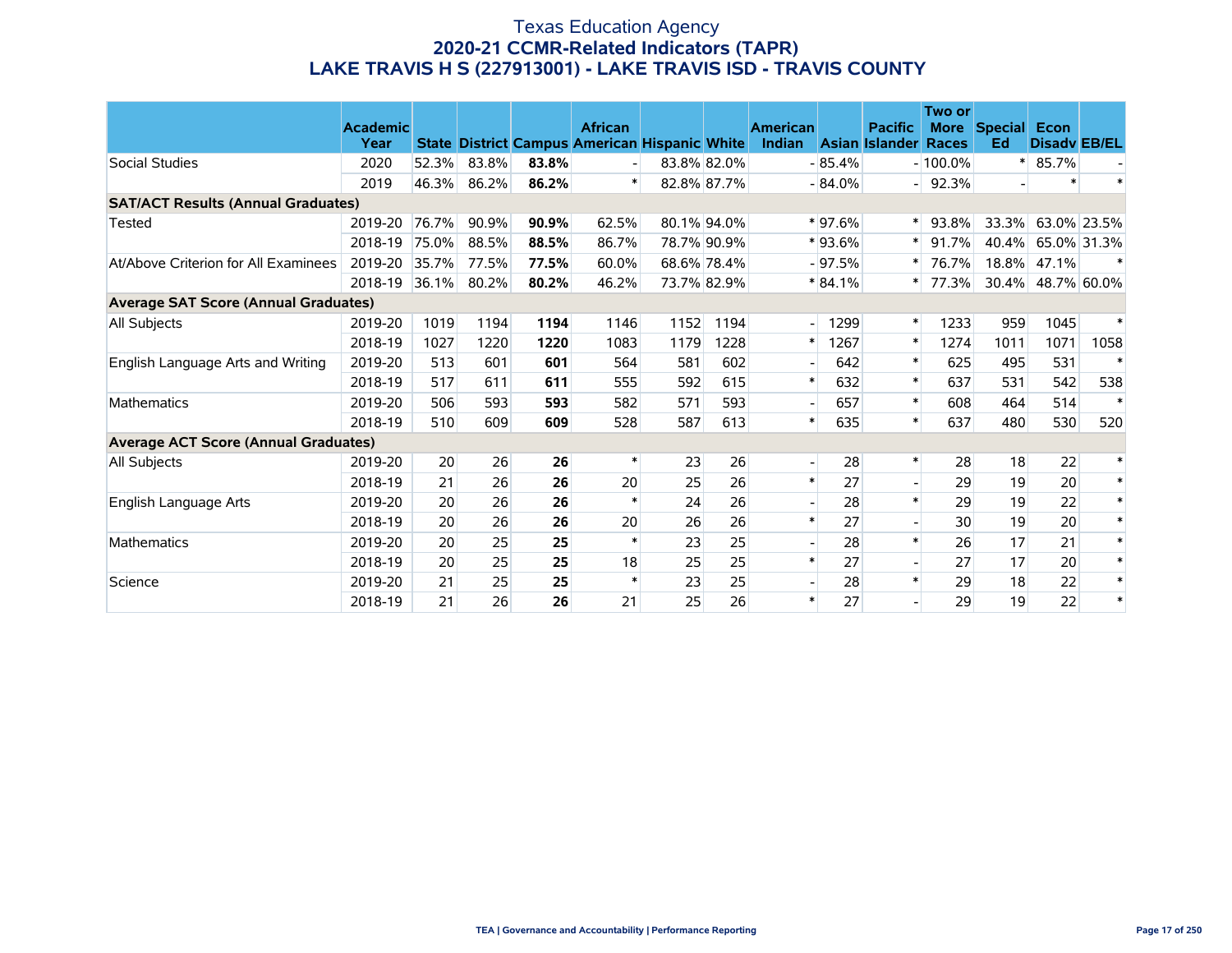#### Texas Education Agency **2020-21 Other Postsecondary Indicators (TAPR) LAKE TRAVIS H S (227913001) - LAKE TRAVIS ISD - TRAVIS COUNTY**

|                                                                                                | <b>Academic</b> |       |       |       | <b>African</b>                                |       |             | <b>American</b> |           | <b>Pacific</b> | <b>Two or</b><br><b>More</b> | Special Econ |                     |             |
|------------------------------------------------------------------------------------------------|-----------------|-------|-------|-------|-----------------------------------------------|-------|-------------|-----------------|-----------|----------------|------------------------------|--------------|---------------------|-------------|
| Advanced/Dual-Credit Course Completion (Grades 9-12)                                           | Year            |       |       |       | State District Campus American Hispanic White |       |             | Indian          |           | Asian Islander | Races                        | Ed           | <b>Disady EB/EL</b> |             |
|                                                                                                |                 |       |       |       |                                               |       |             |                 |           |                |                              |              |                     |             |
| Any Subject                                                                                    | 2019-20         | 46.3% | 49.0% | 49.0% | 25.5%                                         |       | 43.6% 49.4% | 33.3%           | 69.9%     |                | 47.6%                        | 19.4%        | 33.4%               | 20.7%       |
|                                                                                                | 2018-19         | 44.6% | 57.0% | 57.0% | 48.9%                                         |       | 53.4% 56.5% | 60.0%           | 77.0%     | 80.0%          | 55.9%                        | 17.9%        | 37.9%               | 28.7%       |
| English Language Arts                                                                          | 2019-20         | 18.2% | 16.4% | 16.4% | 8.7%                                          | 12.2% | 16.7%       | $0.0\%$         | 28.9%     |                | 18.4%                        | $3.8\%$      | 9.2%                | 4.2%        |
|                                                                                                | 2018-19         | 17.8% | 16.3% | 16.3% | 11.1%                                         | 13.1% | 16.8%       | $0.0\%$         | 21.5%     | 20.0%          | 18.4%                        | 2.4%         | 6.2%                | 2.9%        |
| Mathematics                                                                                    | 2019-20         | 20.7% | 33.5% | 33.5% | 15.6%                                         |       | 28.8% 33.5% | 40.0%           | 53.8%     |                | 32.7%                        | 9.1%         | 22.3%               | 11.1%       |
|                                                                                                | 2018-19         | 20.4% | 31.9% | 31.9% | 32.5%                                         | 28.1% | 32.0%       | 20.0%           | 46.8%     | 20.0%          | 28.5%                        | 10.9%        | 17.3%               | 12.5%       |
| Science                                                                                        | 2019-20         | 22.4% | 27.8% | 27.8% | 12.8%                                         |       | 24.4% 27.9% | 33.3%           | 41.3%     |                | 26.7%                        | 9.4%         | 13.2%               | 7.2%        |
|                                                                                                | 2018-19         | 21.7% | 24.8% | 24.8% | 23.3%                                         | 24.4% | 24.6%       | $0.0\%$         | 32.4%     | 40.0%          | 20.8%                        | 6.6%         | 17.4%               | 9.7%        |
| Social Studies                                                                                 | 2019-20         | 24.6% | 18.6% | 18.6% | 4.3%                                          | 13.1% | 18.4%       | 16.7%           | 39.0%     |                | 23.5%                        | 1.7%         | 5.5%                | 0.8%        |
|                                                                                                | 2018-19         | 23.6% | 29.4% | 29.4% | 22.7%                                         |       | 22.2% 29.2% | 20.0%           | 51.6%     | 40.0%          | 36.2%                        | 1.5%         | 8.3%                | 3.8%        |
| <b>CTE Coherent Sequence (Annual Graduates)</b>                                                |                 |       |       |       |                                               |       |             |                 |           |                |                              |              |                     |             |
|                                                                                                | 2019-20         | 58.5% | 57.0% | 57.0% | 25.0%                                         |       | 61.6% 56.4% |                 | $*$ 48.8% |                | 59.4%                        | 48.9%        | 66.3%               | 58.8%       |
|                                                                                                | 2018-19         | 59.0% | 58.6% | 58.6% | 40.0%                                         |       | 60.7% 60.0% | $\ast$          | 51.1%     |                | 50.0%                        |              | 52.6% 66.7% 81.3%   |             |
| Graduates Enrolled in Texas Institution of Higher Education (TX IHE)                           |                 |       |       |       |                                               |       |             |                 |           |                |                              |              |                     |             |
|                                                                                                | 2018-19         | 52.6% | 57.8% | 57.8% | 40.0%                                         |       | 56.7% 57.3% |                 | $*$ 74.5% |                | 50.0%                        | 33.3%        |                     | 56.7% 31.3% |
|                                                                                                | 2017-18         | 53.4% | 57.9% | 57.9% | 66.7%                                         |       | 53.2% 56.4% | $\ast$          | 84.6%     |                | 66.7%                        | 27.5%        | 31.3%               | 50.0%       |
| Graduates in TX IHE Completing One Year Without Enrollment in a Developmental Education Course |                 |       |       |       |                                               |       |             |                 |           |                |                              |              |                     |             |
|                                                                                                | 2018-19         | 42.2% | 67.1% | 67.1% |                                               |       | 77.8% 63.5% |                 | 66.7%     |                |                              |              |                     |             |
|                                                                                                | 2017-18         | 60.7% | 86.2% | 86.2% | $\ast$                                        |       | 73.6% 87.3% |                 | 92.9%     |                | $-100.0\%$                   | 7.7%         | 61.5%               |             |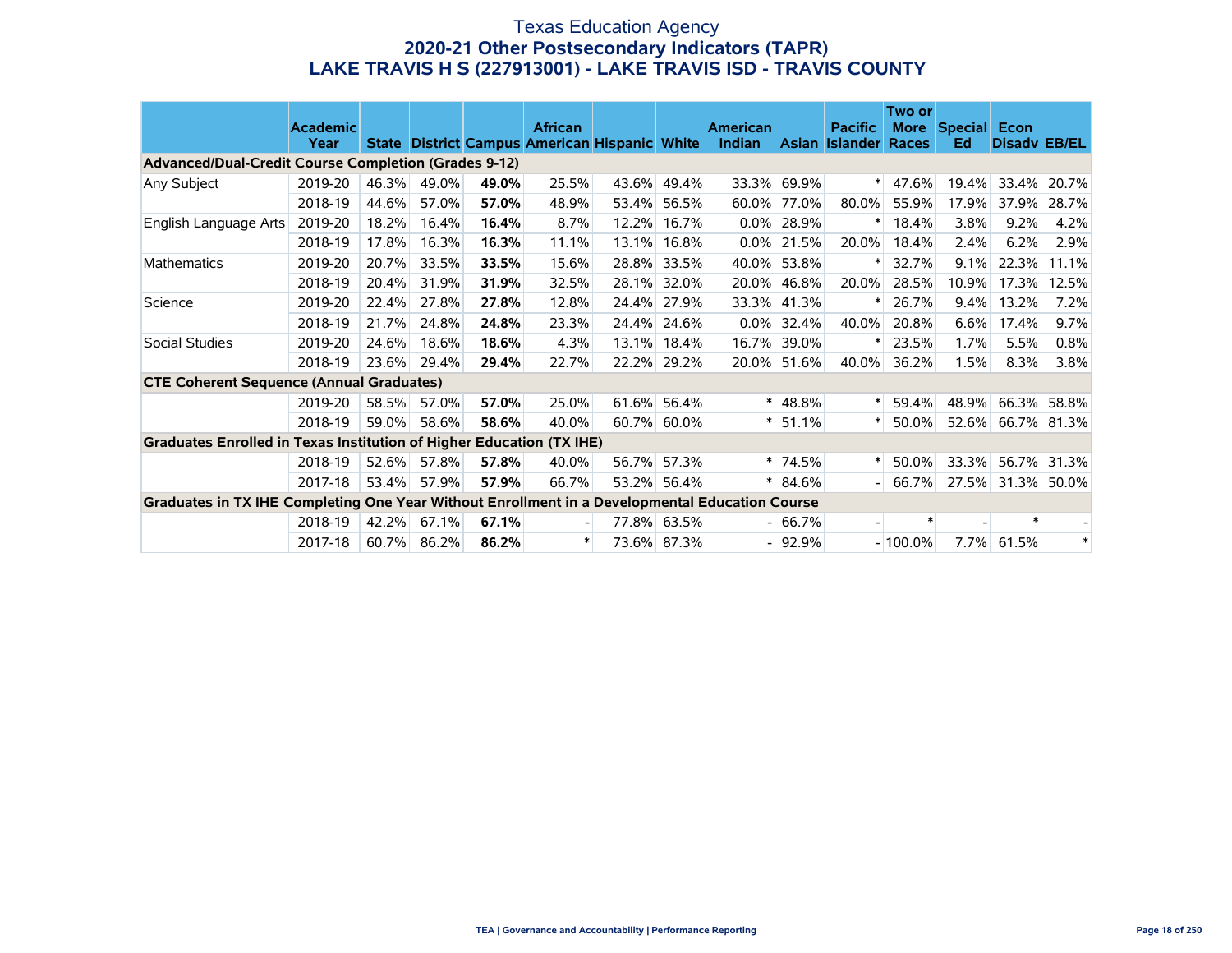### Texas Education Agency **2020-21 Student Information (TAPR) LAKE TRAVIS H S (227913001) - LAKE TRAVIS ISD - TRAVIS COUNTY**

|                                               |                | <b>Membership</b>             |       |                                                             |             | <b>Enrollment</b>             |       |              |  |
|-----------------------------------------------|----------------|-------------------------------|-------|-------------------------------------------------------------|-------------|-------------------------------|-------|--------------|--|
|                                               |                | <b>Campus</b>                 |       |                                                             |             | <b>Campus</b>                 |       |              |  |
| <b>Student Information</b>                    |                | <b>Count Percent District</b> |       | <b>State</b>                                                |             | <b>Count Percent District</b> |       | <b>State</b> |  |
|                                               |                |                               |       |                                                             |             |                               |       |              |  |
| <b>Total Students</b>                         |                |                               |       | 3,554 100.0% 10,970 5,359,040 3,558 100.0% 11,001 5,371,586 |             |                               |       |              |  |
| <b>Students by Grade:</b>                     |                |                               |       |                                                             |             |                               |       |              |  |
| Early Childhood Education                     | 0              | 0.0%                          | 0.3%  | 0.3%                                                        | 0           | 0.0%                          | 0.5%  | 0.4%         |  |
| Pre-Kindergarten                              | $\Omega$       | 0.0%                          | 1.0%  | 3.7%                                                        | 0           | 0.0%                          | 1.0%  | 3.7%         |  |
| Kindergarten                                  | 0              | 0.0%                          | 5.8%  | 6.7%                                                        | 0           | 0.0%                          | 5.8%  | 6.7%         |  |
| Grade 1                                       | 0              | 0.0%                          | 6.8%  | 7.1%                                                        | 0           | 0.0%                          | 6.8%  | 7.1%         |  |
| Grade 2                                       | 0              | 0.0%                          | 7.3%  | 7.1%                                                        | 0           | 0.0%                          | 7.3%  | 7.1%         |  |
| Grade 3                                       | 0              | 0.0%                          | 7.2%  | 7.1%                                                        | 0           | 0.0%                          | 7.1%  | 7.1%         |  |
| Grade 4                                       | 0              | 0.0%                          | 7.3%  | 7.2%                                                        | 0           | 0.0%                          | 7.3%  | 7.2%         |  |
| Grade 5                                       | $\mathbf 0$    | 0.0%                          | 7.2%  | 7.4%                                                        | $\mathbf 0$ | 0.0%                          | 7.2%  | 7.4%         |  |
| Grade 6                                       | $\pmb{0}$      | 0.0%                          | 7.8%  | 7.7%                                                        | 0           | 0.0%                          | 7.8%  | 7.7%         |  |
| Grade 7                                       | $\pmb{0}$      | 0.0%                          | 8.4%  | 7.9%                                                        | 0           | 0.0%                          | 8.3%  | 7.8%         |  |
| Grade 8                                       | 0              | 0.0%                          | 8.5%  | 7.9%                                                        | 0           | 0.0%                          | 8.5%  | 7.9%         |  |
| Grade 9                                       | 958            | 27.0%                         | 8.7%  | 8.1%                                                        | 958         | 26.9%                         | 8.7%  | 8.1%         |  |
| Grade 10                                      | 915            | 25.7%                         | 8.3%  | 7.8%                                                        | 915         | 25.7%                         | 8.3%  | 7.8%         |  |
| Grade 11                                      | 840            | 23.6%                         | 7.7%  | 7.2%                                                        | 842         | 23.7%                         | 7.7%  | 7.2%         |  |
| Grade 12                                      | 841            | 23.7%                         | 7.7%  | 6.8%                                                        | 843         | 23.7%                         | 7.7%  | 6.8%         |  |
| <b>Ethnic Distribution:</b>                   |                |                               |       |                                                             |             |                               |       |              |  |
| African American                              | 55             | 1.5%                          | 1.8%  | 12.7%                                                       | 55          | 1.5%                          | 1.7%  | 12.7%        |  |
| Hispanic                                      | 693            | 19.5%                         | 20.0% | 52.9%                                                       | 695         | 19.5%                         | 20.1% | 52.9%        |  |
| White                                         | 2,409          | 67.8%                         | 65.8% | 26.5%                                                       | 2,409       | 67.7%                         | 65.8% | 26.5%        |  |
| American Indian                               | 9              | 0.3%                          | 0.3%  | 0.3%                                                        | 9           | 0.3%                          | 0.3%  | 0.3%         |  |
| Asian                                         | 211            | 5.9%                          | 7.1%  | 4.7%                                                        | 212         | 6.0%                          | 7.1%  | 4.7%         |  |
| Pacific Islander                              | $\overline{2}$ | 0.1%                          | 0.1%  | 0.2%                                                        | 2           | 0.1%                          | 0.1%  | 0.2%         |  |
| Two or More Races                             | 175            | 4.9%                          | 4.9%  | 2.7%                                                        | 176         | 4.9%                          | 4.9%  | 2.7%         |  |
| Sex:                                          |                |                               |       |                                                             |             |                               |       |              |  |
| Female                                        | 1,720          | 48.4%                         | 47.9% | 48.9%                                                       | 1,723       | 48.4%                         | 47.9% | 48.9%        |  |
| Male                                          | 1,834          | 51.6%                         | 52.1% | 51.1%                                                       | 1,835       | 51.6%                         | 52.1% | 51.1%        |  |
|                                               |                |                               |       |                                                             |             |                               |       |              |  |
| Economically Disadvantaged                    | 284            | 8.0%                          | 9.7%  | 60.3%                                                       | 285         | 8.0%                          | 9.7%  | 60.2%        |  |
| Non-Educationally Disadvantaged               | 3,270          | 92.0%                         | 90.3% | 39.7%                                                       | 3,273       | 92.0%                         | 90.3% | 39.8%        |  |
| Section 504 Students                          | 556            | 15.6%                         | 11.5% | 7.2%                                                        | 556         | 15.6%                         | 11.5% | 7.2%         |  |
| <b>EB Students/EL</b>                         | 135            | 3.8%                          | 6.6%  | 20.7%                                                       | 135         | 3.8%                          | 6.5%  | 20.6%        |  |
| Students w/ Disciplinary Placements (2019-20) | 18             | 0.5%                          | 0.2%  | 1.2%                                                        |             |                               |       |              |  |
| Students w/ Dyslexia                          | 151            | 4.2%                          | 4.3%  | 4.5%                                                        | 151         | 4.2%                          | 4.3%  | 4.5%         |  |
| <b>Foster Care</b>                            | 6              | 0.2%                          | 0.2%  | 0.3%                                                        | 7           | 0.2%                          | 0.2%  | 0.3%         |  |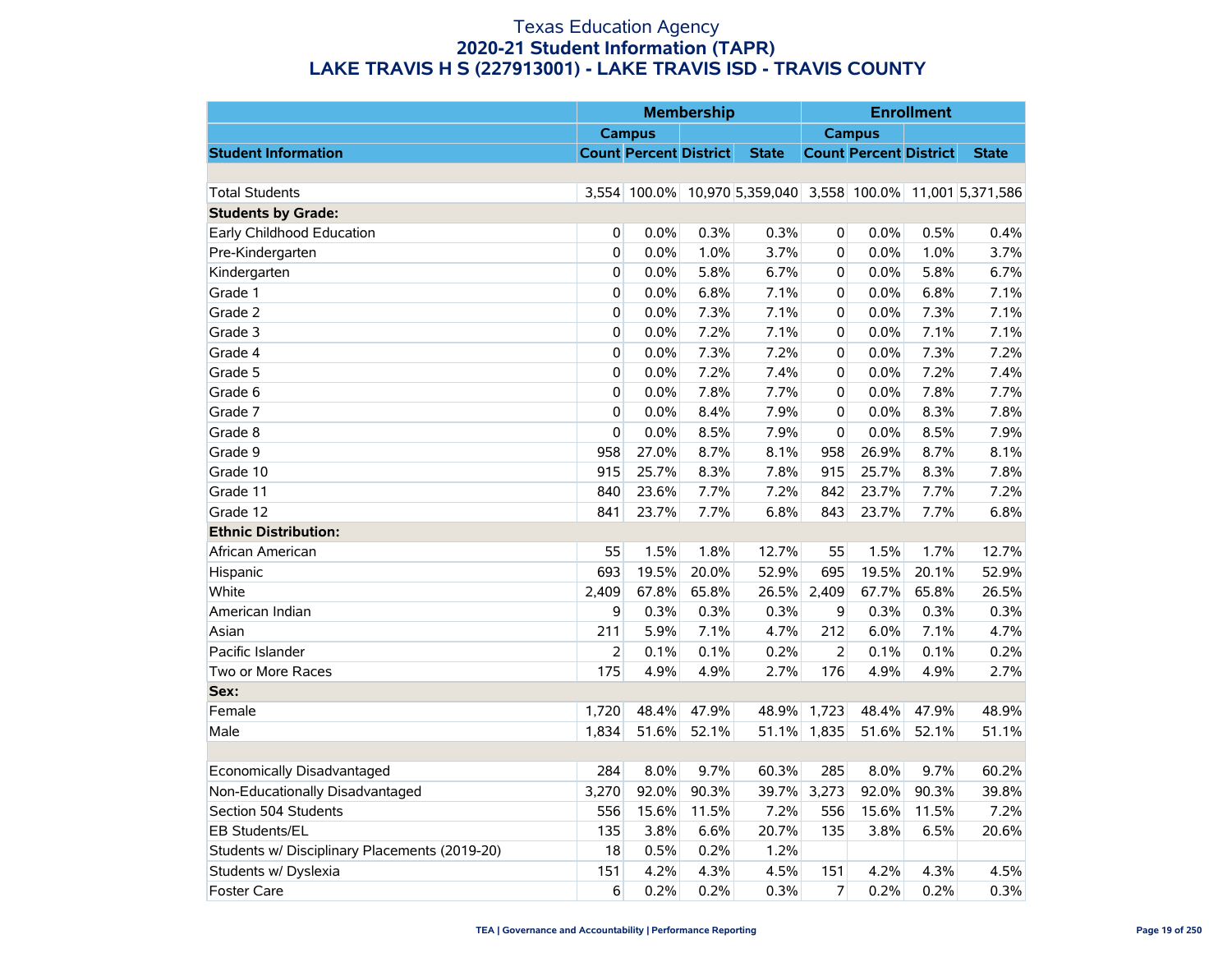### Texas Education Agency **2020-21 Student Information (TAPR) LAKE TRAVIS H S (227913001) - LAKE TRAVIS ISD - TRAVIS COUNTY**

|                                                                          |             |                               | <b>Membership</b> |              | <b>Enrollment</b> |                               |       |              |
|--------------------------------------------------------------------------|-------------|-------------------------------|-------------------|--------------|-------------------|-------------------------------|-------|--------------|
|                                                                          |             | <b>Campus</b>                 |                   |              |                   | <b>Campus</b>                 |       |              |
| <b>Student Information</b>                                               |             | <b>Count Percent District</b> |                   | <b>State</b> |                   | <b>Count Percent District</b> |       | <b>State</b> |
| Homeless                                                                 | 1           | 0.0%                          | 0.1%              | 1.1%         | 1                 | 0.0%                          | 0.1%  | 1.1%         |
| Immigrant                                                                | 13          | 0.4%                          | 0.8%              | 2.0%         | 13                | 0.4%                          | 0.8%  | 2.0%         |
| Migrant                                                                  | 0           | 0.0%                          | 0.0%              | 0.3%         | 0                 | 0.0%                          | 0.0%  | 0.3%         |
| Title I                                                                  | $\mathbf 0$ | 0.0%                          | 10.6%             | 64.5%        | 0                 | 0.0%                          | 10.6% | 64.5%        |
| <b>Military Connected</b>                                                | 22          | 0.6%                          | 0.5%              | 2.7%         | 22                | 0.6%                          | 0.5%  | 2.7%         |
| At-Risk                                                                  | 751         | 21.1%                         | 18.5%             | 49.2%        | 755               | 21.2%                         | 18.5% | 49.1%        |
| <b>Students by Instructional Program:</b>                                |             |                               |                   |              |                   |                               |       |              |
| <b>Bilingual/ESL Education</b>                                           | 130         | 3.7%                          | 6.4%              | 21.0%        | 130               | 3.7%                          | 6.4%  | 20.9%        |
| Gifted and Talented Education                                            | 494         | 13.9%                         | 9.4%              | 8.3%         | 494               | 13.9%                         | 9.4%  | 8.3%         |
| <b>Special Education</b>                                                 | 283         | 8.0%                          | 10.1%             | 11.1%        | 286               | 8.0%                          | 10.4% | 11.3%        |
| Students with Disabilities by Type of Primary Disability:                |             |                               |                   |              |                   |                               |       |              |
| <b>Total Students with Disabilities</b>                                  | 283         |                               |                   |              |                   |                               |       |              |
| By Type of Primary Disability<br>Students with Intellectual Disabilities | 128         | 45.2%                         | 32.1%             | 42.5%        |                   |                               |       |              |
| Students with Physical Disabilities                                      | 9           | 3.2%                          | 26.5%             | 21.3%        |                   |                               |       |              |
| <b>Students with Autism</b>                                              | 46          | 16.3%                         | 14.9%             | 14.1%        |                   |                               |       |              |
| Students with Behavioral Disabilities                                    | 100         | 35.3%                         | 25.7%             | 20.6%        |                   |                               |       |              |
| Students with Non-Categorical Early Childhood                            | 0           | 0.0%                          | 0.9%              | 1.5%         |                   |                               |       |              |
| Mobility (2019-20):                                                      |             |                               |                   |              |                   |                               |       |              |
| <b>Total Mobile Students</b>                                             | 212         | 6.1%                          | 6.3%              | 13.8%        |                   |                               |       |              |
| By Ethnicity:<br>African American                                        | 6           | 0.2%                          | 0.2%              | 2.8%         |                   |                               |       |              |
| Hispanic                                                                 | 59          | 1.7%                          | 1.6%              | 7.1%         |                   |                               |       |              |
| White                                                                    | 136         | 3.9%                          | 3.9%              | 3.1%         |                   |                               |       |              |
| American Indian                                                          | 2           | 0.1%                          | 0.0%              | 0.1%         |                   |                               |       |              |
| Asian                                                                    | 4           | 0.1%                          | 0.4%              | 0.4%         |                   |                               |       |              |
| Pacific Islander                                                         | 1           | 0.0%                          | 0.0%              | 0.0%         |                   |                               |       |              |
| Two or More Races                                                        | 4           | 0.1%                          | 0.2%              | 0.4%         |                   |                               |       |              |
| Count and Percent of Special Ed Students who are Mobile                  | 36          | 13.0%                         | 9.6%              | 16.5%        |                   |                               |       |              |
| Count and Percent of EB Students/EL who are Mobile                       | 20          | 15.2%                         | 10.3%             | 13.6%        |                   |                               |       |              |
| Count and Percent of Econ Dis Students who are Mobile                    | 45          | 11.1%                         | 10.5%             | 16.0%        |                   |                               |       |              |
| <b>Student Attrition (2019-20):</b>                                      |             |                               |                   |              |                   |                               |       |              |
| <b>Total Student Attrition</b>                                           | 199         | 7.5%                          | 19.1%             | 16.6%        |                   |                               |       |              |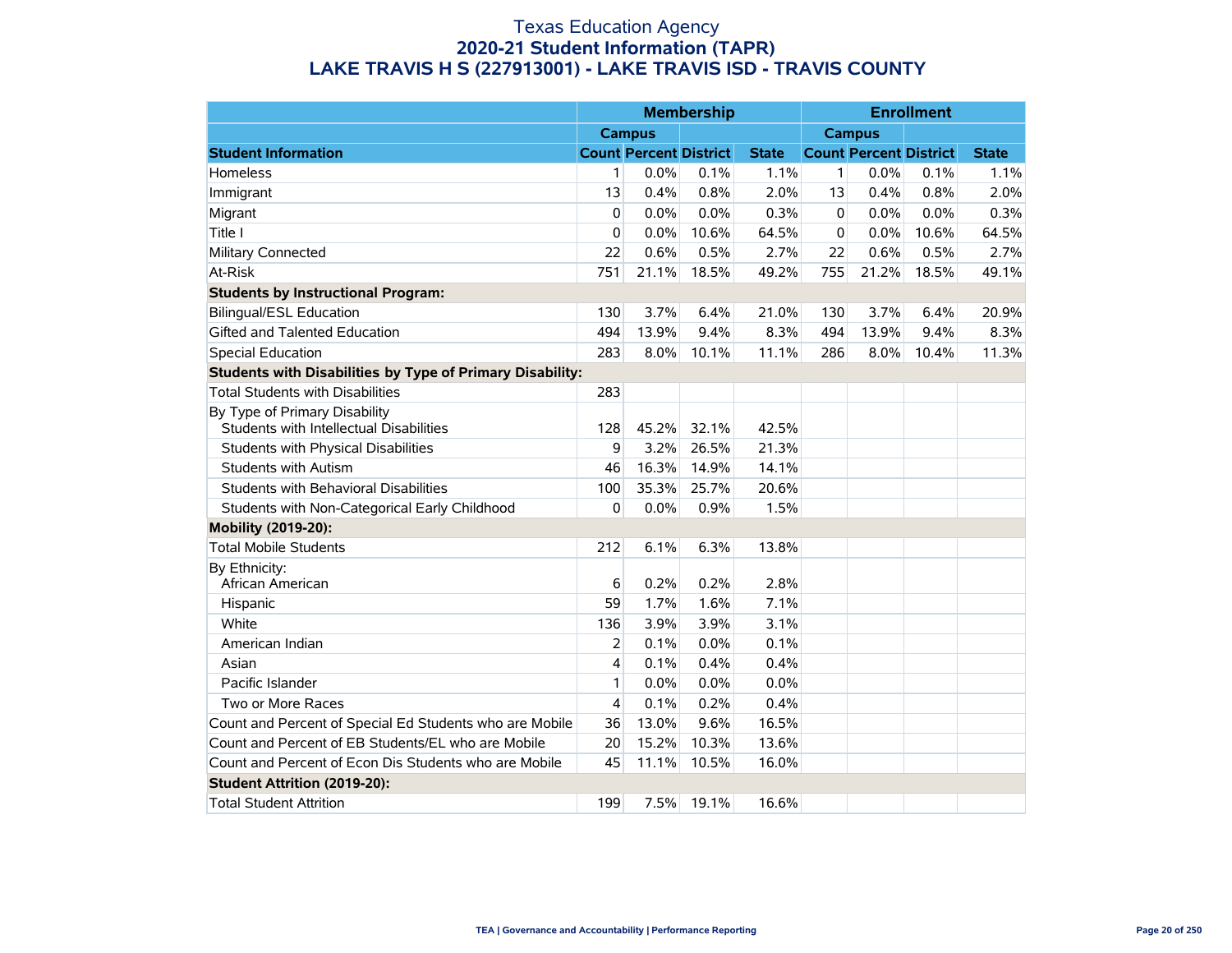#### Texas Education Agency **2020-21 Student Information (TAPR) LAKE TRAVIS H S (227913001) - LAKE TRAVIS ISD - TRAVIS COUNTY**

|                                                                                  |      | --Non-Special<br><b>Education Rates--</b> |              |                          | ---Special Education<br>Rates--- |              |  |  |  |
|----------------------------------------------------------------------------------|------|-------------------------------------------|--------------|--------------------------|----------------------------------|--------------|--|--|--|
| <b>Student</b><br><b>Information Campus District State Campus District State</b> |      |                                           |              |                          |                                  |              |  |  |  |
| <b>Retention Rates by Grade:</b>                                                 |      |                                           |              |                          |                                  |              |  |  |  |
| Kindergarten                                                                     |      |                                           | 1.3% 1.4%    | -                        |                                  | 5.6% 4.8%    |  |  |  |
| Grade 1                                                                          |      |                                           | $0.5\%$ 1.9% |                          |                                  | $2.3\%$ 3.2% |  |  |  |
| Grade 2                                                                          |      |                                           | $0.3\%$ 1.0% | -                        |                                  | 1.0% 1.4%    |  |  |  |
| Grade 3                                                                          |      |                                           | $0.5\%$ 0.5% | -                        |                                  | $0.0\%$ 0.6% |  |  |  |
| Grade 4                                                                          |      |                                           | $0.0\%$ 0.3% | $\overline{\phantom{0}}$ |                                  | $0.0\%$ 0.4% |  |  |  |
| Grade 5                                                                          |      |                                           | $0.3\%$ 0.2% |                          |                                  | $1.0\%$ 0.3% |  |  |  |
| Grade 6                                                                          |      |                                           | $0.0\%$ 0.2% | -                        |                                  | $0.0\%$ 0.3% |  |  |  |
| Grade 7                                                                          |      |                                           | $0.0\%$ 0.3% | -                        |                                  | $0.0\%$ 0.3% |  |  |  |
| Grade 8                                                                          |      |                                           | $0.1\%$ 0.2% | -                        |                                  | $0.0\%$ 0.4% |  |  |  |
| Grade 9                                                                          | 0.2% |                                           | $0.2\%$ 4.7% | 0.0%                     |                                  | $0.0\%$ 7.8% |  |  |  |

Class Size Averages by Grade and Subject (Derived from teacher responsibility records):

| <b>Class Size</b><br><b>Information</b> | <b>Campus District State</b> |      |      |
|-----------------------------------------|------------------------------|------|------|
| Elementary:                             |                              |      |      |
| Kindergarten                            |                              | 19.4 | 17.7 |
| Grade 1                                 |                              | 18.5 | 18.0 |
| Grade 2                                 |                              | 20.4 | 18.0 |
| Grade 3                                 |                              | 19.6 | 18.2 |
| Grade 4                                 |                              | 19.6 | 18.3 |
| Grade 5                                 |                              | 21.7 | 19.8 |
| Grade 6                                 |                              | 22.0 | 19.4 |
| Secondary:                              |                              |      |      |
| English/Language Arts                   | 22.6                         | 21.9 | 15.7 |
| Foreign Languages                       | 21.1                         | 21.6 | 17.8 |
| <b>Mathematics</b>                      | 24.3                         | 23.0 | 16.9 |
| Science                                 | 23.7                         | 24.3 | 17.9 |
| Social Studies                          | 23.7                         | 24.2 | 18.3 |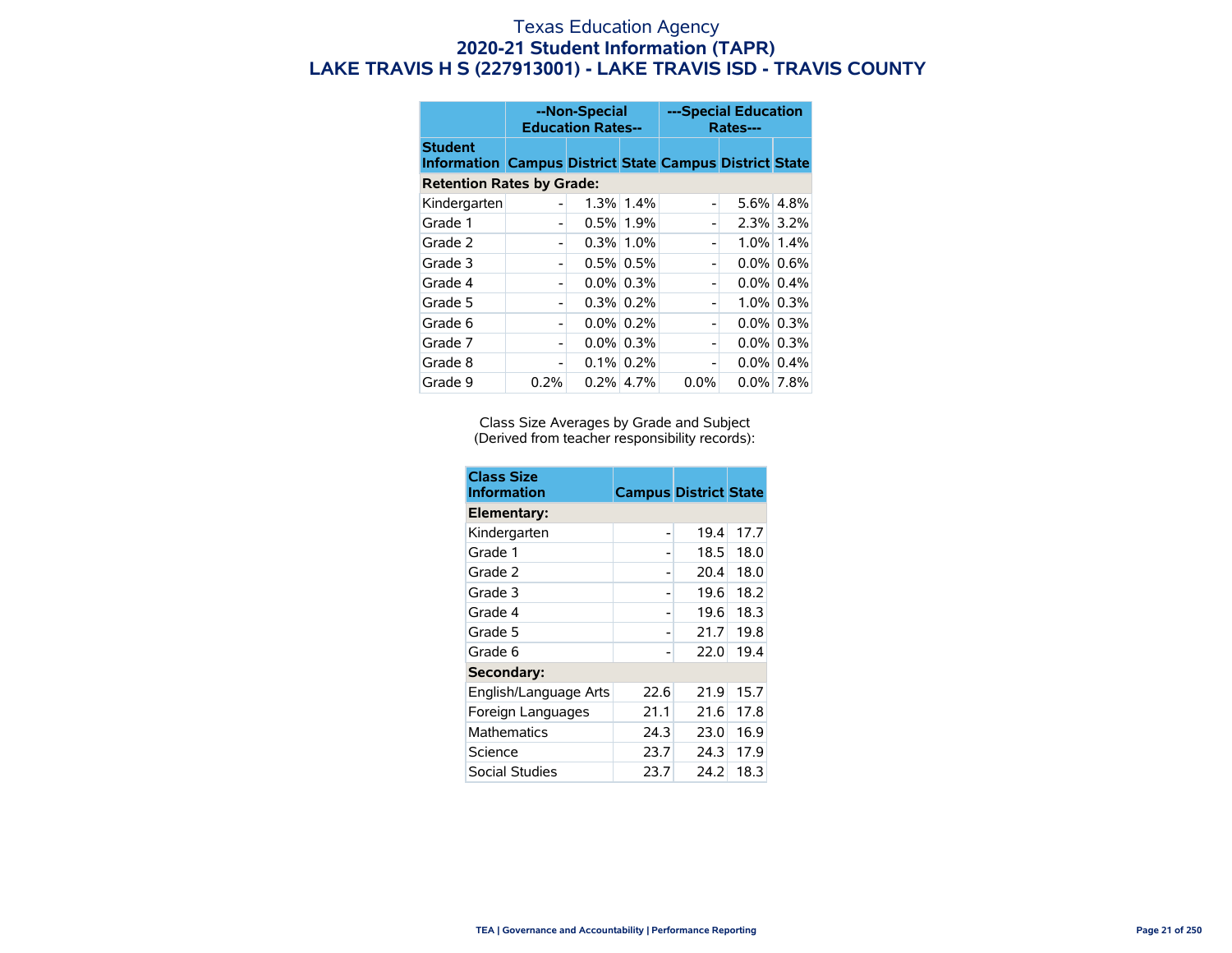### Texas Education Agency **2020-21 Staff Information (TAPR) LAKE TRAVIS H S (227913001) - LAKE TRAVIS ISD - TRAVIS COUNTY**

|                                               | --------- Campus ---------            |        |        |               |
|-----------------------------------------------|---------------------------------------|--------|--------|---------------|
| <b>Staff Information</b>                      | <b>Count/Average Percent District</b> |        |        | <b>State</b>  |
|                                               |                                       |        |        |               |
| Total Staff                                   | 244.1                                 | 100.0% | 100.0% | 100.0%        |
|                                               |                                       |        |        |               |
| Professional Staff:                           | 219.5                                 | 89.9%  | 69.6%  | 64.3%         |
| <b>Teachers</b>                               | 192.3                                 | 78.8%  | 54.4%  | 49.6%         |
| <b>Professional Support</b>                   | 19.2                                  | 7.9%   | 11.3%  | 10.6%         |
| Campus Administration (School Leadership)     | 8.0                                   | 3.3%   | 2.6%   | 3.0%          |
| <b>Educational Aides:</b>                     | 24.6                                  | 10.1%  | 9.0%   | 10.6%         |
| <b>Librarians and Counselors (Headcount):</b> |                                       |        |        |               |
| <b>Full-time Librarians</b>                   | 1.0                                   | n/a    | 11.0   | 4,290.0       |
| Part-time Librarians                          | 0.0                                   | n/a    | 0.0    | 582.0         |
| <b>Full-time Counselors</b>                   | 8.0                                   | n/a    |        | 22.0 13,211.0 |
| <b>Part-time Counselors</b>                   | 0.0                                   | n/a    | 0.0    | 1,126.0       |
|                                               |                                       |        |        |               |
| Total Minority Staff:                         | 39.5                                  | 16.2%  | 18.5%  | 51.5%         |
| <b>Teachers by Ethnicity:</b>                 |                                       |        |        |               |
| African American                              | 1.0                                   | 0.5%   | 0.7%   | 11.1%         |
| Hispanic                                      | 24.6                                  | 12.8%  | 12.9%  | 28.4%         |
| White                                         | 156.7                                 | 81.5%  | 82.8%  | 56.9%         |
| American Indian                               | 1.0                                   | 0.5%   | 0.4%   | 0.3%          |
| Asian                                         | 5.9                                   | 3.1%   | 2.2%   | 1.8%          |
| Pacific Islander                              | 0.0                                   | 0.0%   | 0.0%   | 0.2%          |
| Two or More Races                             | 3.0                                   | 1.6%   | 0.9%   | 1.2%          |
| <b>Teachers by Sex:</b>                       |                                       |        |        |               |
| <b>Males</b>                                  | 84.0                                  | 43.7%  | 21.7%  | 23.8%         |
| Females                                       | 108.2                                 | 56.3%  | 78.3%  | 76.2%         |
| <b>Teachers by Highest Degree Held:</b>       |                                       |        |        |               |
| No Degree                                     | 0.0                                   | 0.0%   | 0.0%   | 1.2%          |
| <b>Bachelors</b>                              | 122.2                                 | 63.6%  | 69.5%  | 73.0%         |
| <b>Masters</b>                                | 68.1                                  | 35.4%  | 29.9%  | 25.0%         |
| Doctorate                                     | 2.0                                   | 1.0%   | 0.6%   | 0.7%          |
| <b>Teachers by Years of Experience:</b>       |                                       |        |        |               |
| <b>Beginning Teachers</b>                     | 10.8                                  | 5.6%   | 4.1%   | 6.7%          |
| 1-5 Years Experience                          | 56.0                                  | 29.1%  | 26.7%  | 27.8%         |
| 6-10 Years Experience                         | 37.1                                  | 19.3%  | 22.2%  | 20.3%         |
| 11-20 Years Experience                        | 47.9                                  | 24.9%  | 28.8%  | 29.1%         |
| 21-30 Years Experience                        | 35.5                                  | 18.5%  | 14.9%  | 13.0%         |
| Over 30 Years Experience                      | 5.0                                   | 2.6%   | 3.2%   | 3.1%          |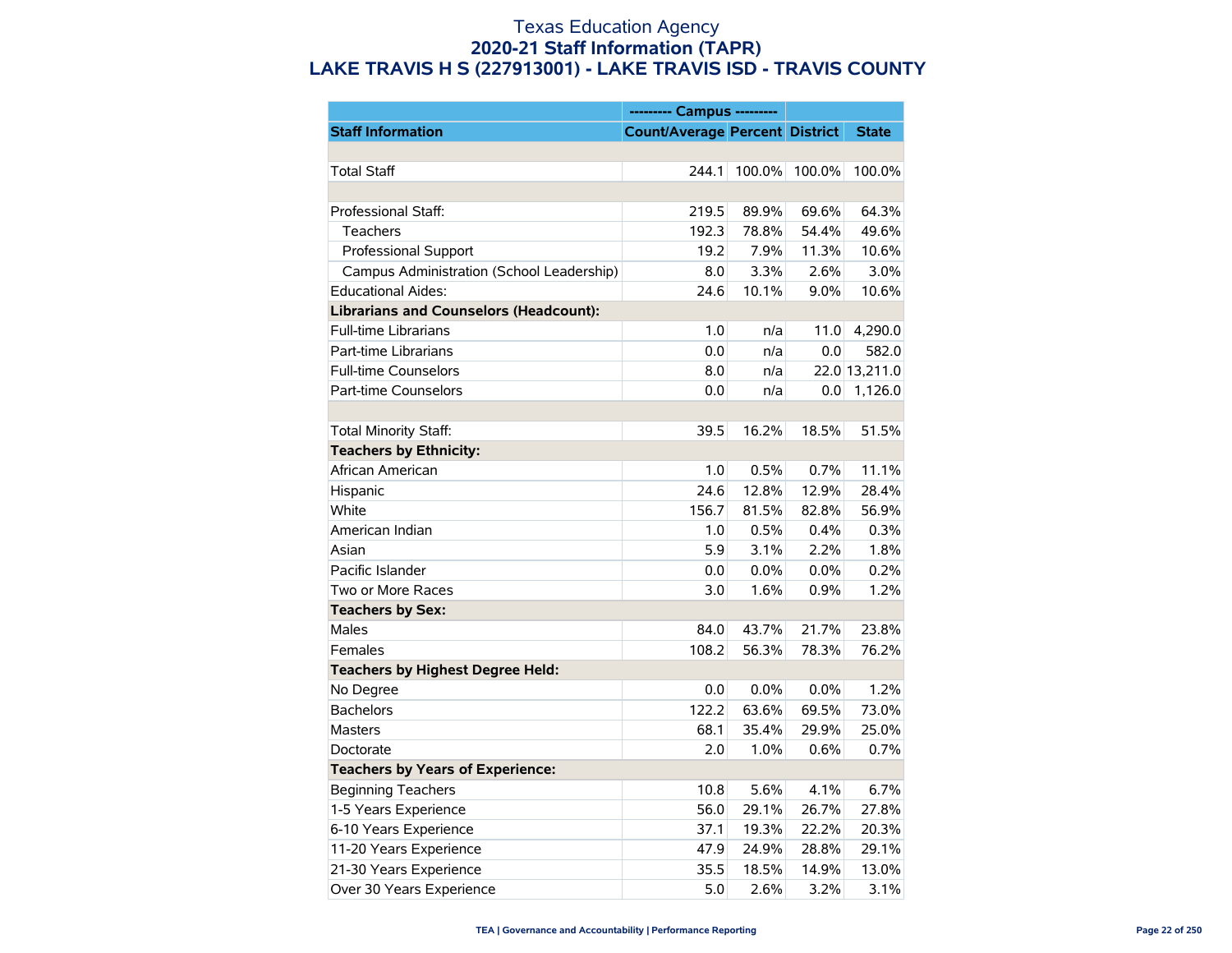### Texas Education Agency **2020-21 Staff Information (TAPR) LAKE TRAVIS H S (227913001) - LAKE TRAVIS ISD - TRAVIS COUNTY**

|                                | --------- Campus ---------           |      |     |      |      |
|--------------------------------|--------------------------------------|------|-----|------|------|
| <b>Staff Information</b>       | Count/Average Percent District State |      |     |      |      |
|                                |                                      |      |     |      |      |
| Number of Students per Teacher |                                      | 18.5 | n/a | 16.4 | 14.5 |

| <b>Staff Information</b>                                             | <b>Campus</b> | <b>District</b> | <b>State</b> |
|----------------------------------------------------------------------|---------------|-----------------|--------------|
| <b>Experience of Campus Leadership:</b>                              |               |                 |              |
| Average Years Experience of Principals                               | 6.0           | 6.7             | 6.4          |
| Average Years Experience of Principals with District                 | 5.0           | 4.9             | 5.5          |
| Average Years Experience of Assistant Principals                     | 6.3           | 4.4             | 5.5          |
| Average Years Experience of Assistant Principals with District       | 4.9           | 3.1             | 4.8          |
|                                                                      |               |                 |              |
| Average Years Experience of Teachers:                                | 11.7          | 11.6            | 11.2         |
| Average Years Experience of Teachers with District:                  | 5.4           | 5.9             | 7.2          |
| Average Teacher Salary by Years of Experience (regular duties only): |               |                 |              |
| <b>Beginning Teachers</b>                                            | \$51,347      | \$50,977        | \$50,849     |
| 1-5 Years Experience                                                 | \$51,849      | \$51,519        | \$53,288     |
| 6-10 Years Experience                                                | \$54,082      | \$53,075        | \$56,282     |
| 11-20 Years Experience                                               | \$58,233      | \$57,328        | \$59,900     |
| 21-30 Years Experience                                               | \$64,163      | \$63,082        | \$64,637     |
| Over 30 Years Experience                                             | \$70,298      | \$68,549        | \$69,974     |
| Average Actual Salaries (regular duties only):                       |               |                 |              |
| <b>Teachers</b>                                                      | \$56,595      | \$55,792        | \$57,641     |
| Professional Support                                                 | \$67,363      | \$69,091        | \$68,030     |
| Campus Administration (School Leadership)                            | \$84,113      | \$77,734        | \$83,424     |
|                                                                      |               |                 |              |
| Instructional Staff Percent:                                         | n/a           | 68.5%           | 64.6%        |
|                                                                      |               |                 |              |
| Contracted Instructional Staff (not incl. above):                    | 0.0           | 0.0             | 5,731.4      |

|                                          | ----- Campus ----- |                         |       |              |  |  |  |  |  |  |
|------------------------------------------|--------------------|-------------------------|-------|--------------|--|--|--|--|--|--|
| <b>Program Information</b>               | Count              | <b>Percent District</b> |       | <b>State</b> |  |  |  |  |  |  |
| Teachers by Program (population served): |                    |                         |       |              |  |  |  |  |  |  |
| <b>Bilingual/ESL Education</b>           | 0.8                | $0.4\%$                 | 3.7%  | 6.2%         |  |  |  |  |  |  |
| Career and Technical Education           | 30.0               | 15.6%                   | 6.0%  | 5.1%         |  |  |  |  |  |  |
| <b>Compensatory Education</b>            | 0.0                | $0.0\%$                 | 1.4%  | 2.8%         |  |  |  |  |  |  |
| Gifted and Talented Education            | 0.0                | $0.0\%$                 | 1.2%  | 1.8%         |  |  |  |  |  |  |
| Regular Education                        | 133.9              | 69.6%                   | 74.5% | 71.0%        |  |  |  |  |  |  |
| <b>Special Education</b>                 | 27.6               | 14.3%                   | 11.6% | 9.4%         |  |  |  |  |  |  |
| Other                                    | 0.0                | $0.0\%$                 | 1.6%  | 3.6%         |  |  |  |  |  |  |